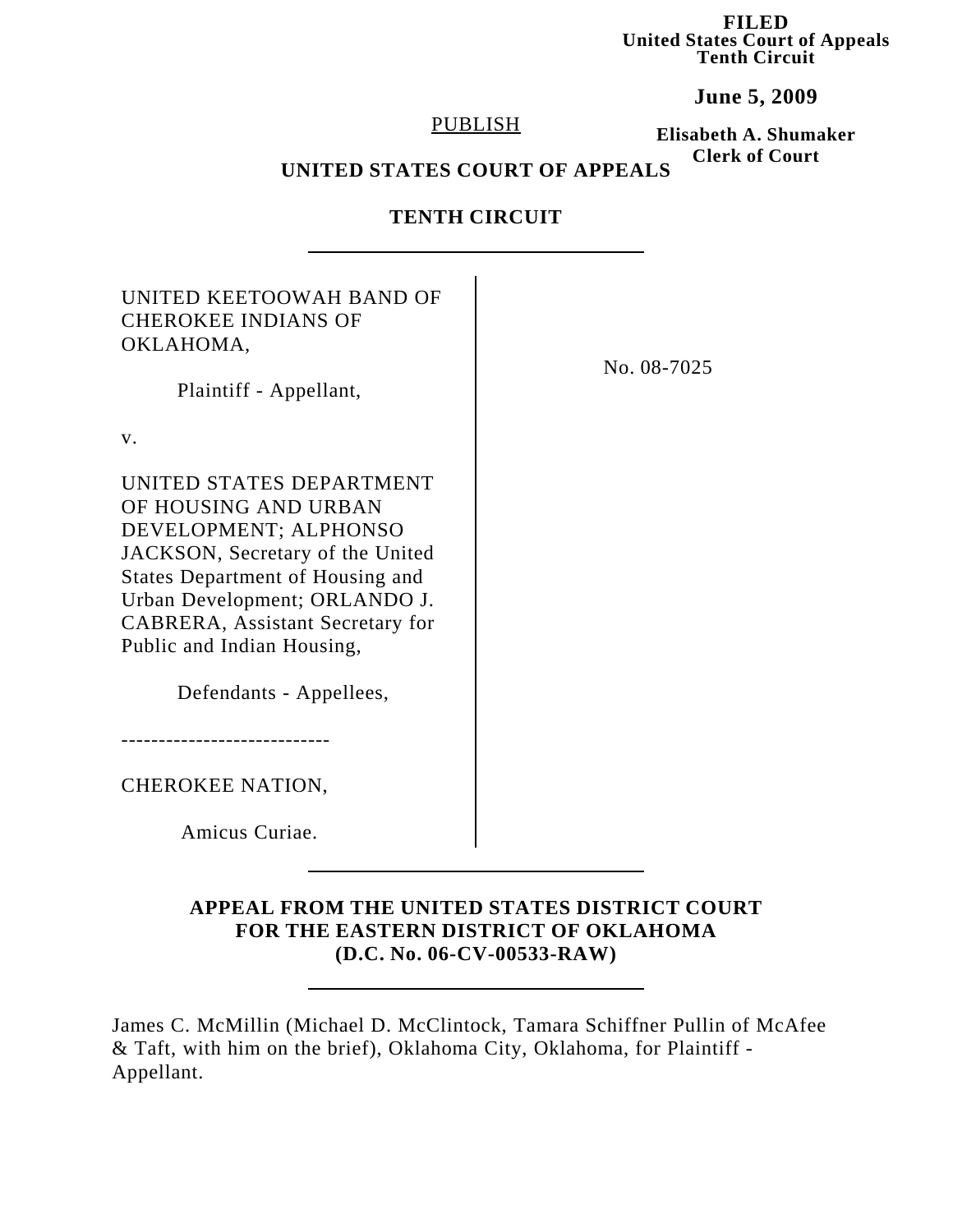Patricia Sharin Flagg, Senior Trial Attorney of U.S. Department of Housing and Urban Development, (Sheldon J. Sperling, United States Attorney, Linda A. Epperley, Assistant United States Attorney, Muskogee, Oklahoma, with her on the brief), Washington, D.C., for Defendants - Appellees. A. Diane Hammons, Attorney General of Cherokee Nation, Tahlequah, Oklahoma, for Amicus Curiae.

Before **KELLY**, **BRISCOE**, and **McCONNELL**, Circuit Judges.

**KELLY**, Circuit Judge.

Plaintiff-Appellant, the United Keetoowah Band of Cherokee Indians of Oklahoma ("UKB"), is challenging a final agency action by the United States Department of Housing and Urban Development ("HUD") which drastically reduced the federal funding that the UKB received for housing under the Native American Housing Assistance and Self-Determination Act of 1996 (NAHASDA), 25 U.S.C. §§ 4101-4243. The basis of the UKB's claim, in essence, is that HUD's decision was arbitrary and capricious (1) as a substantive matter because HUD's regulations implementing NAHASDA were contrary to the clear language of that statute, and (2) as a procedural matter because of various alleged defects in the process leading up to HUD's final agency action. The district court rejected the UKB's challenge, finding that HUD's regulations survived scrutiny under Chevron deference and concluding that the procedure employed by HUD was not arbitrary or capricious. United Keetoowah Band of Cherokee Indians of Okla. v. U.S. Dep't of Hous. and Urban Dev., No. CIV-06-533-RAW, slip. op. at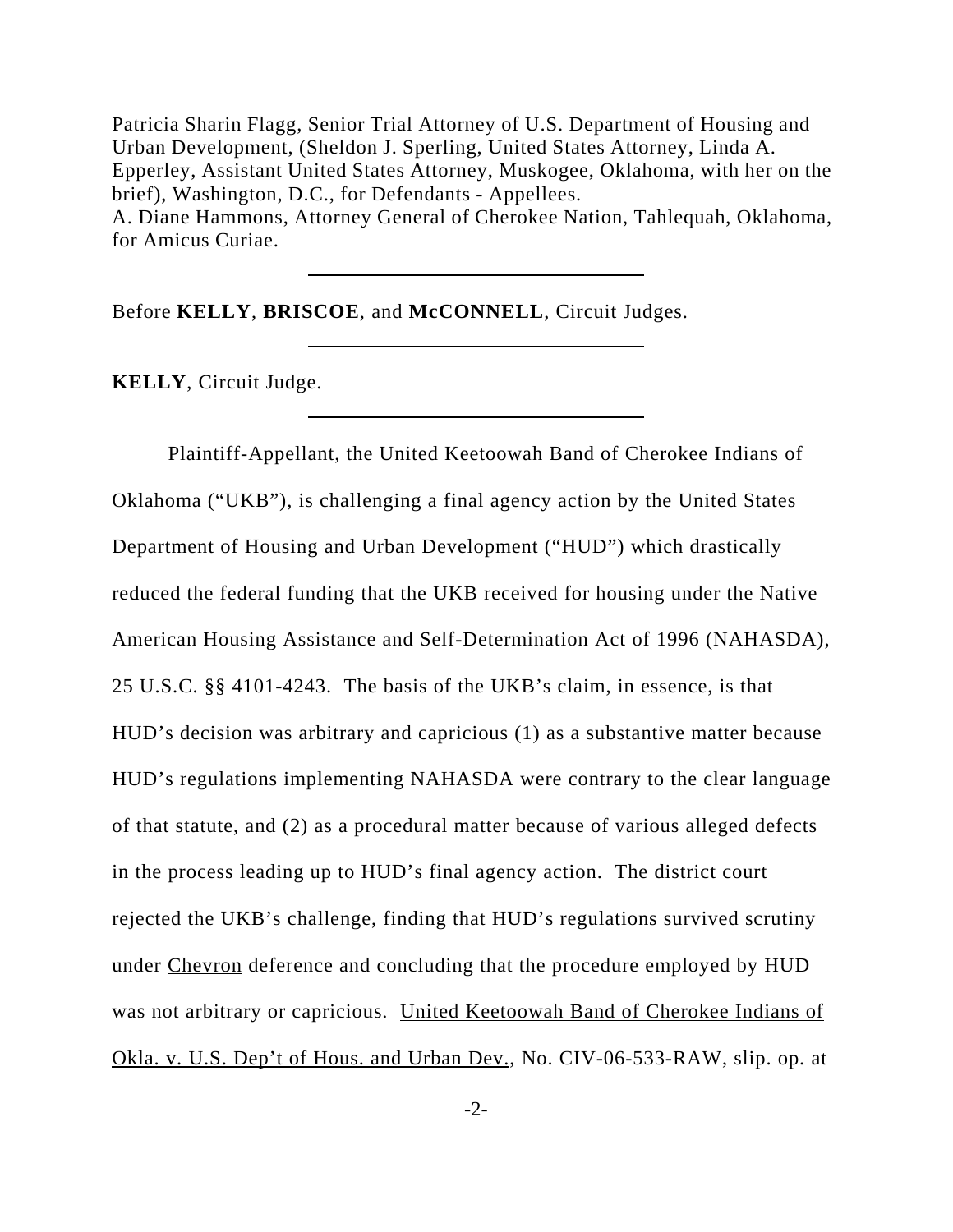5-10 (E.D. Okla. Jan 9, 2008). The UKB now appeals the district court's order. Our jurisdiction arises under 28 U.S.C. § 1291, and we reverse.

### **Background**

### A. Funding Scheme under NAHASDA

This case involves HUD's implementation of NAHASDA, a federal statute enacted to provide funding to Native American tribes in order to "help[] tribes and their members . . . improve their housing conditions and socioeconomic status." 25 U.S.C. § 4101(5).<sup>1</sup> Adopted in 1996, NAHASDA established a housing-assistance program that was funded directly through Indian Housing Block Grants ("IHBG"), id. § 4111, and disbursed to tribes on the basis of Indian Housing Plans prepared by the tribes and submitted to HUD, id. § 4112. All federally-recognized and state-recognized Indian tribes are eligible for IHBG funding. 24 C.F.R. § 1000.202; <u>see</u> 25 U.S.C. § 4103(12). The amount of IHBG funding each eligible tribe receives is determined in accordance with the allocation formula established by HUD pursuant to a negotiated rulemaking procedure and contained in the implementing regulations. 25 U.S.C. §§ 4116(b), 4151, 4152(a). While Congress delegated to HUD the authority to create the

<sup>&</sup>lt;sup>1</sup> Throughout this opinion, all citations to statutes are to those in effect at the time. NAHASDA was amended in 2008 by the Native American Housing Assistance and Self-Determination Reauthorization Act of 2008, Pub. L. No. 110- 411, 122 Stat. 4319 (2008).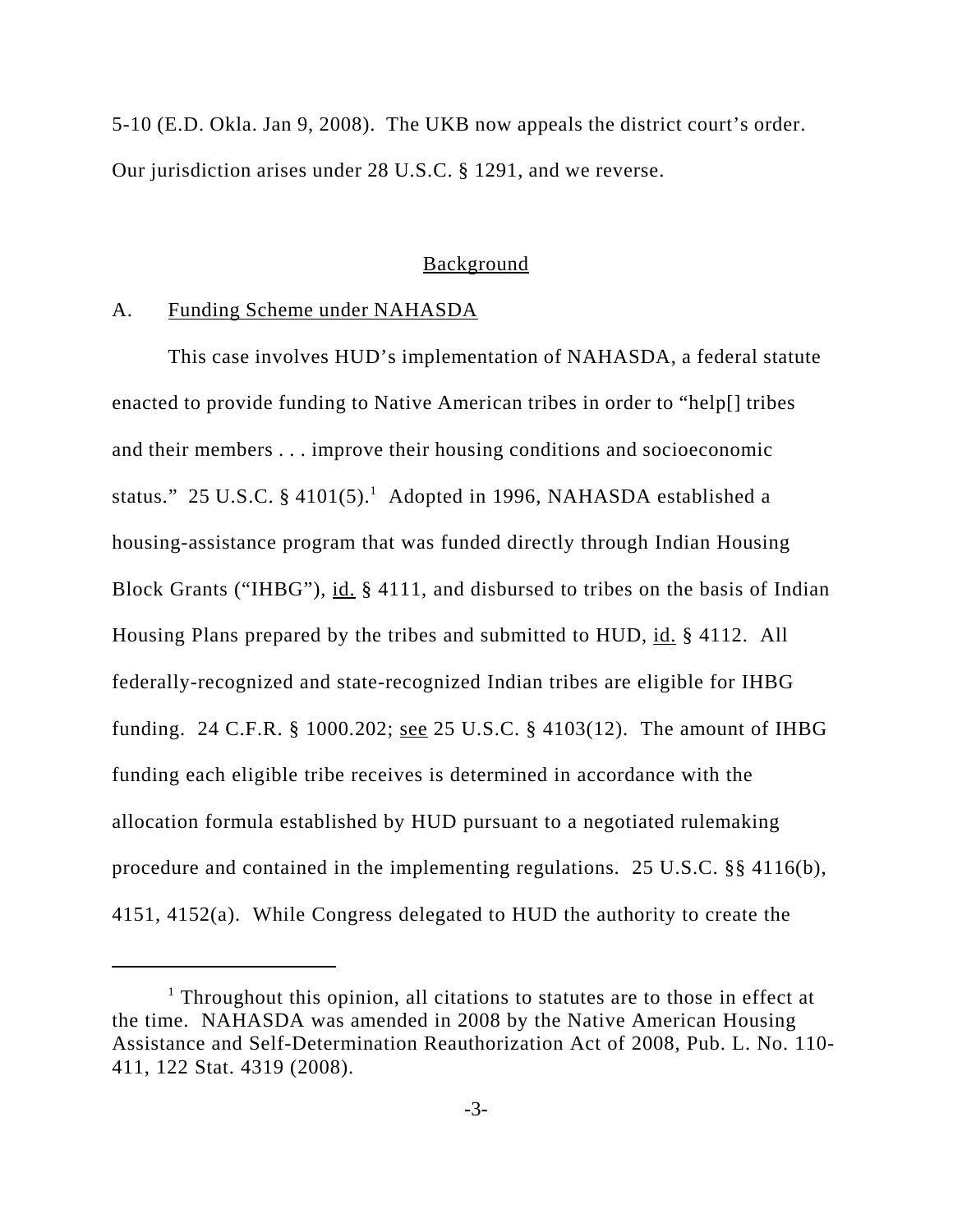allocation formula, Congress also circumscribed HUD's discretion by specifically stating that the formula must be "based on factors that reflect the need of the Indian tribes and the Indian areas of the tribes for assistance for affordable housing activities."  $\underline{Id}$ . § 4152(b).

The formula HUD created has two components: (1) Formula Current Assisted Housing Stock ("FCAS"), and (2) Need. 24 C.F.R. § 1000.310. Generally, the amount of annual funding for an Indian tribe is the sum of the FCAS component and the Need component. The Need component, the only component at issue here, is based on seven criteria set forth in the regulations—criteria such as the number of tribal households with income below a median income level and the number of households without kitchens and plumbing.<sup>2</sup> Id. § 1000.324. None of the criteria references court jurisdiction over a geographic area. In addition to these seven criteria, HUD has also created a "Formula Area" requirement. While the regulations do not say so explicitly, HUD apparently only applies the seven § 1000.324 criteria to Indian households within an applicant tribe's Formula Area. Therefore, applicant tribes must show

<sup>&</sup>lt;sup>2</sup> The criteria, each weighted differently, include (1) American Indian and Alaskan Native (AIAN) households with housing cost burden greater than 50% of "formula area income," (2) AIAN households that are overcrowded or without kitchen or plumbing, (3) AIAN housing shortage, (4) AIAN households with income less than or equal to 30% of "formula median income," (5) AIAN households with income between 30% and 50% of "formula median income," (6) AIAN households with income between 50% and 80% of "formula median income," and (7) AIAN persons. 24 C.F.R. § 1000.324.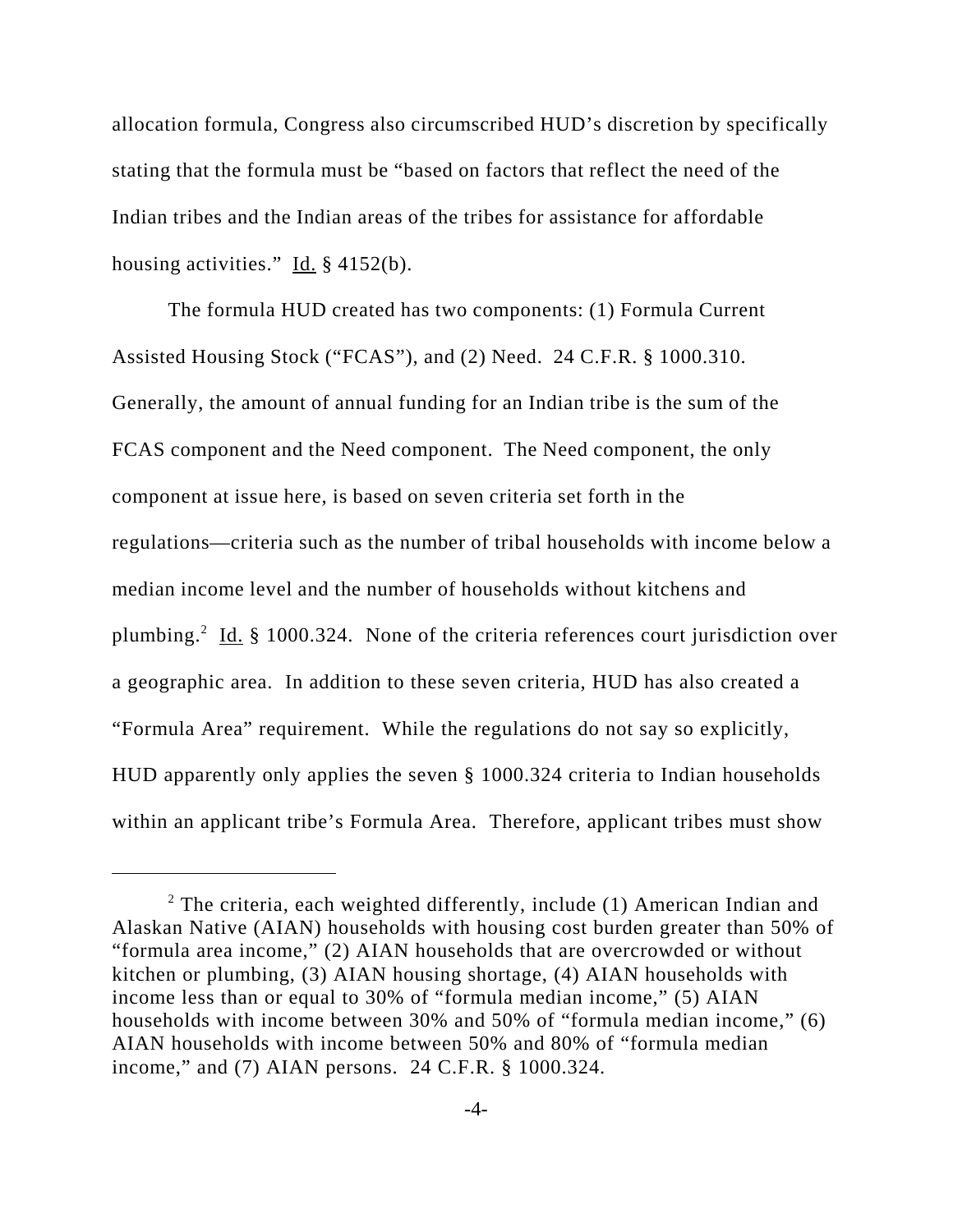that they possess a Formula Area in order to receive need-based funding under

§ 1000.324. At the time, the regulations defined "Formula Area" as

the geographic area over which an Indian tribe could exercise court jurisdiction or is providing substantial housing services and, where applicable, the Indian tribe . . . has agreed to provide housing services pursuant to a Memorandum of Agreement with the governing entity or entities (including Indian tribes) of the area, including but not limited to: . . .

(vi) Former Indian Reservation Areas in Oklahoma as defined by the Census as Tribal Jurisdictional Statistical Area.

24 C.F.R. § 1000.302.<sup>3</sup> However, even though the Formula Area requirement acts

as a threshold for need-based funding under § 1000.324, tribes that do not possess

a designated Formula Area are still entitled to a minimum funding amount under

§ 1000.328. Id. § 1000.328. See generally Fort Peck Hous. Auth. v. U.S. Dep't

of Hous. and Urban Dev., 435 F. Supp. 2d 1125, 1127-29 (D. Colo. 2006)

(describing NAHASDA's funding mechanism).

...

B. Agency Decision to Award Minimum Funding to the UKB

It is undisputed that the UKB received IHBG funding above the minimum amount for the fiscal years 1997-2005. United Keetoowah Band, No. CIV-06- 533-RAW, slip. op. at 2. For each of these fiscal years, HUD determined that the UKB shared a Formula Area with the Cherokee Nation of Oklahoma ("CNO") in

<sup>&</sup>lt;sup>3</sup> 24 C.F.R. § 1000.302 has since been amended. However, it retains the court jurisdiction requirement and appears to perform the same function as it did at the time this dispute arose. The parties have not suggested that the amendment substantively altered the regulation, at least insofar as our inquiry is concerned.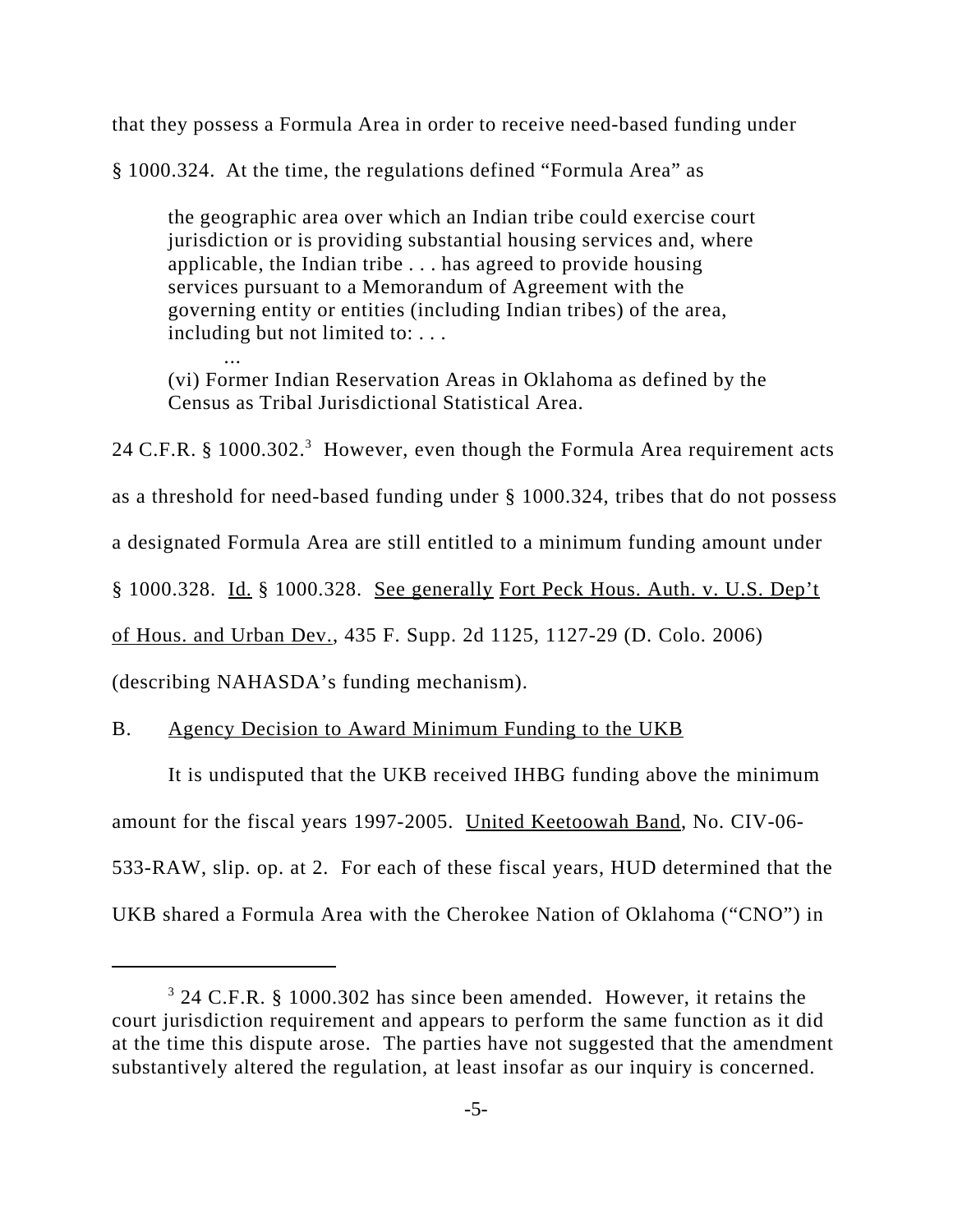the CNO's "Tribal Jurisdictional Statistical Area/Oklahoma Tribal Statistical Area." However, this determination was called into question on June 14, 2004, when the CNO wrote a letter to HUD challenging the UKB's right to receive IHBG funding. In the letter, the CNO claimed jurisdiction over the Tribal Jurisdictional Statistical Area to the exclusion of the UKB. Accordingly, HUD interpreted the substance of the challenge to be that the UKB should not receive more than the minimum funding allocation because the tribe could not claim a Formula Area as defined in 24 C.F.R. § 1000.302. After reviewing the matter, HUD issued a memorandum on January 19, 2005, in which the agency concluded that the UKB had "no jurisdiction or regulatory basis" for being assigned a Formula Area because only the CNO could assert jurisdiction over the Oklahoma Tribal Statistical Area and the UKB had no Memorandum of Agreement with the CNO. HUD stated that the formula correction, which rendered the UKB ineligible "for funding under the Need component of the IHBG formula," would become effective for fiscal year 2006.

On February 11, 2005, the UKB requested that HUD reconsider its determination that the UKB had no jurisdiction over and therefore could not be assigned a share of the Oklahoma Tribal Statistical Area. After further inquiry into the matter, HUD reversed itself on April 26, 2005, finding that the UKB did in fact "meet the regulatory basis under the IHBG program for being assigned a share of the Cherokee Oklahoma Tribal Statistical Area" because the UKB could,

-6-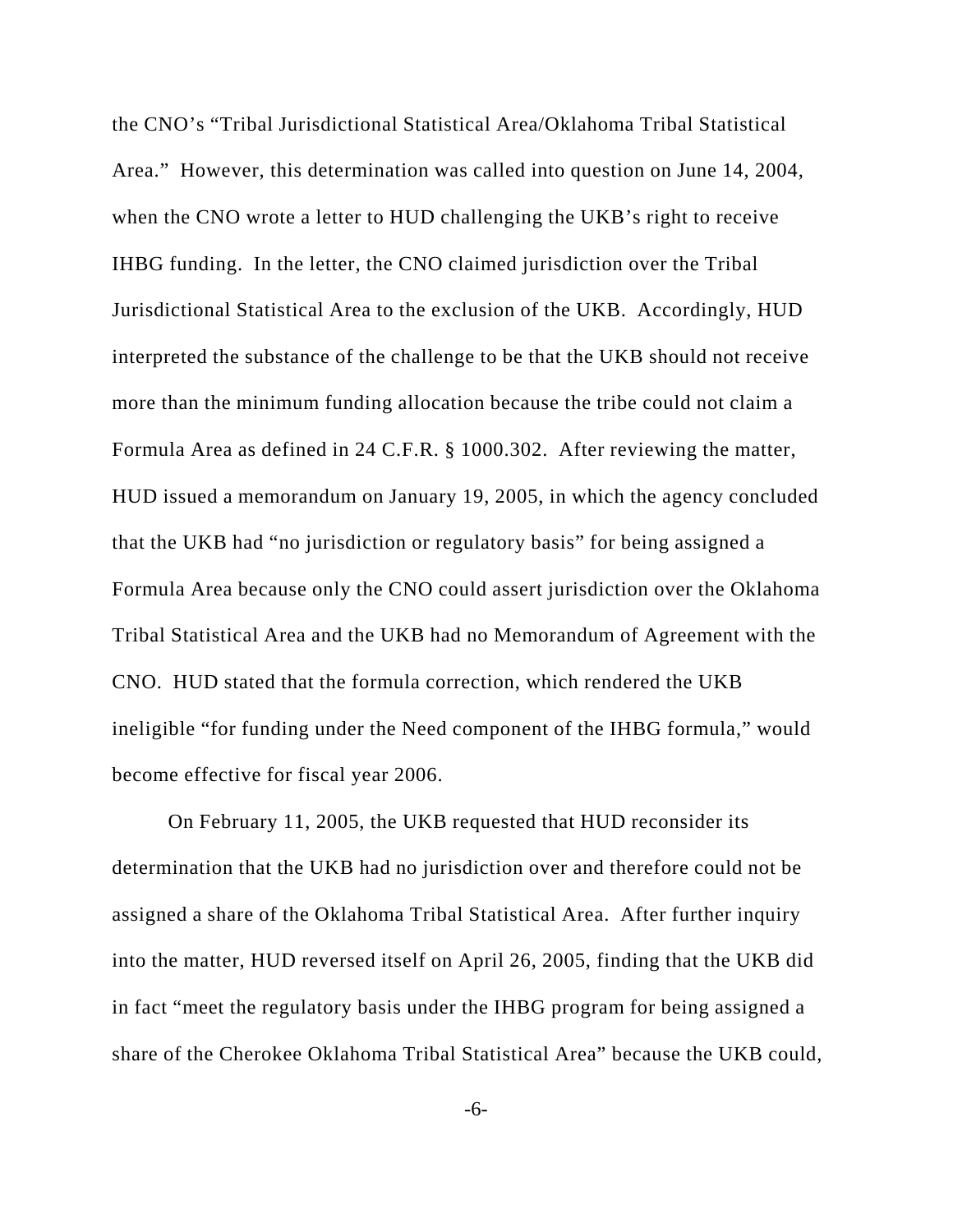in HUD's estimation, "exercise court jurisdiction" over the area. Accordingly, on the basis of the UKB's ability to claim the Oklahoma Tribal Statistical Area as its Formula Area, HUD granted the UKB \$545,989 in funding for the fiscal year 2006. HUD also informed the CNO, on October 18, 2005, that it had the "right to appeal this decision" to assign the UKB a share of the Oklahoma Tribal Statistical Area.

This prompted an administrative appeal by the CNO on November 16, 2005. The appeal contained a detailed legal argument designed to show that the CNO possessed exclusive jurisdiction over the Oklahoma Tribal Statistical Area. This argument was based in part on our decision in United Keetoowah Band of Cherokee Indians v. Mankiller, in which we reaffirmed that "the Cherokee Nation is the only tribal entity with jurisdictional authority in Indian Country within the Cherokee Nation."4 No. 93-5064, 1993 WL 307937, \*4 (10th Cir. Aug. 12, 1993) (unpublished). In response, HUD reversed itself again on February 7, 2006, concluding that the "the UKB could not exercise court jurisdiction over land in the Cherokee former reservation area." The UKB, predictably, then challenged this new decision in a letter dated March 27, 2006. HUD denied this request for reconsideration on November 3, 2006, in a letter described as a "final agency

<sup>&</sup>lt;sup>4</sup> We have also adjudicated another case involving the UKB's jurisdiction in Buzzard v. Oklahoma Tax Comm'n, 992 F.2d 1073, 1077 (10th Cir. 1993) (holding that the UKB could not claim land held in fee simple as "Indian country" where the federal government had not set apart the land for the UKB's use).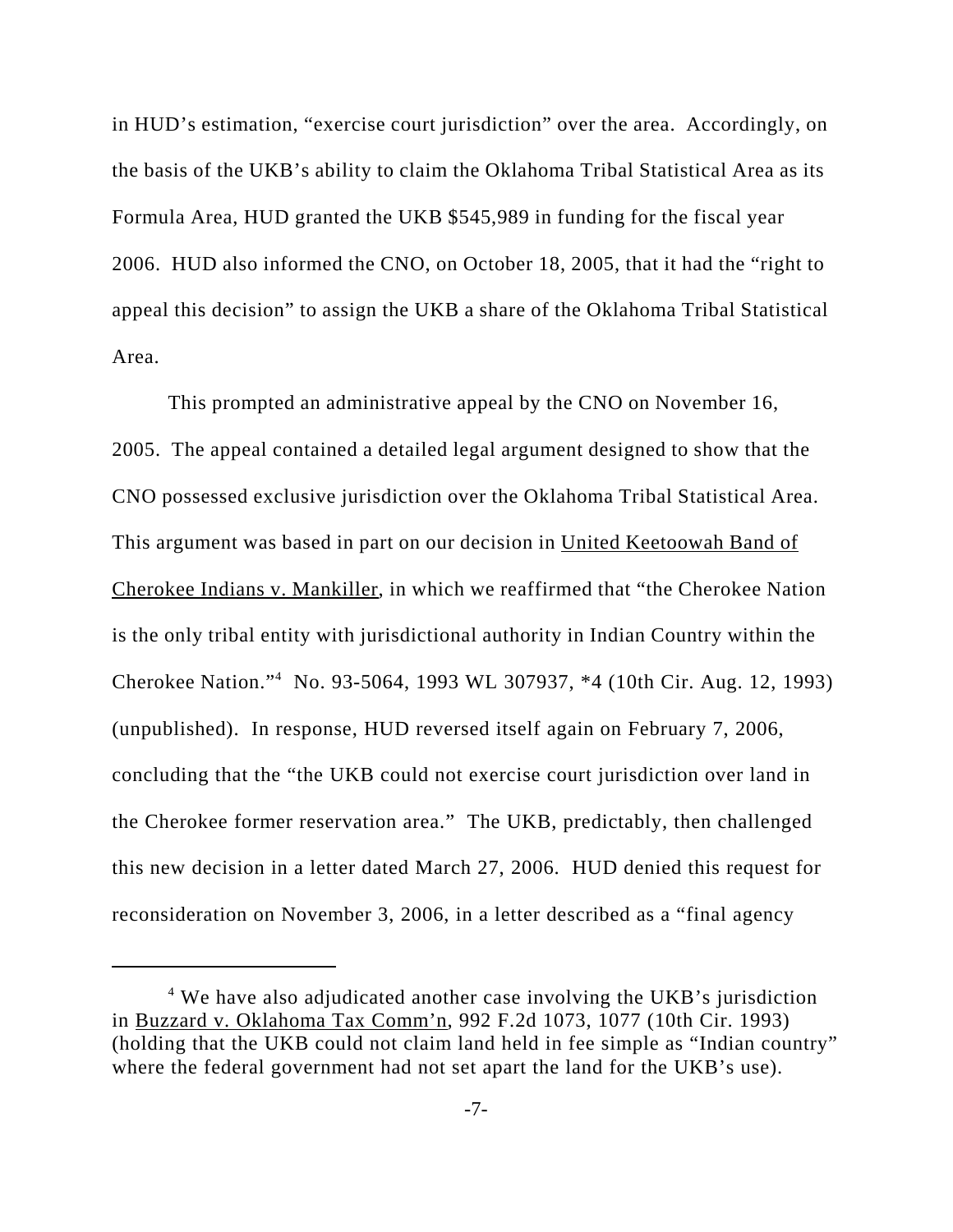action." HUD based the denial on its conclusion that the UKB

failed to show that it possesses a Formula Area, as that term is defined pursuant to 24 C.F.R. § 1000.302, because it has neither a geographic area over which it could exercise court jurisdiction nor an area in which it provides substantial housing services pursuant to a Memorandum of Agreement with the governing entity, the [CNO].

Accordingly, HUD awarded the UKB only the minimum funding allocation under 24 C.F.R. § 1000.328.

The UKB then sought judicial review in federal district court under the Administrative Procedure Act ("APA"), 5 U.S.C. §§ 701-706. The UKB argued that Chevron deference should not apply to 24 C.F.R. § 1000.302 and asserted several bases to show that HUD had acted arbitrarily and capriciously. United Keetoowah Band, No. CIV-06-533-RAW, slip. op. at 5. However, the district court applied Chevron deference and found that HUD had not acted arbitrarily and capriciously. Id. at 5-10. The UKB now appeals this decision. The main issue before us is whether NAHASDA is clear and unambiguous such that we should not grant Chevron deference to the implementing regulations.

### Discussion

When reviewing a final agency action, an appellate court "take[s] an independent review of the agency's action and [is] not bound by the district court's factual findings or legal conclusions." Utah Envtl. Cong. v. Russell, 518 F.3d 817, 823 (10th Cir. 2008) (internal quotation marks omitted); see N.M.

-8-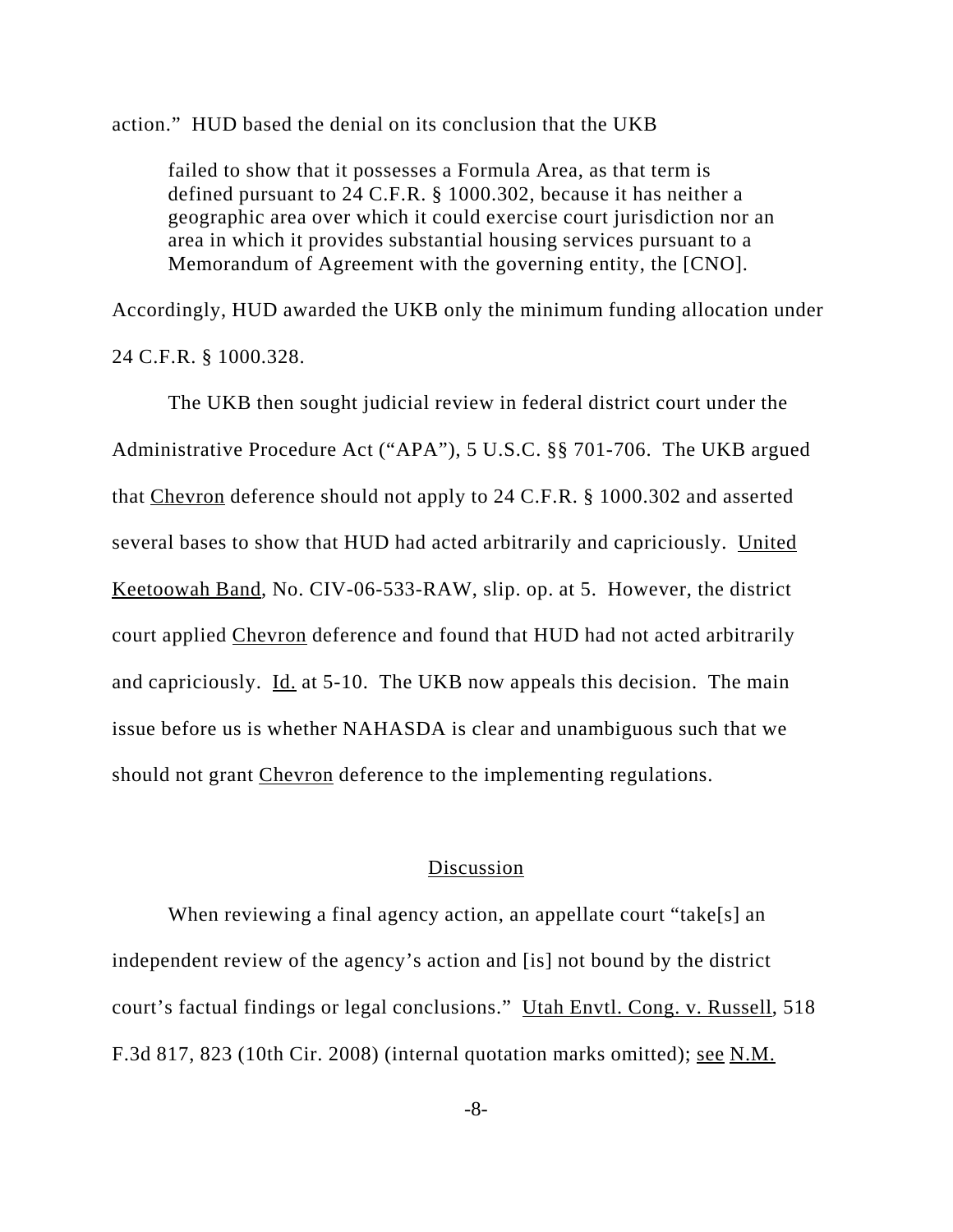Cattle Growers Ass'n v. U.S. Fish & Wildlife Serv., 248 F.3d 1277, 1281 (10th Cir. 2001). Here, given that the challenge is brought under the APA, we will set aside the final agency action if it is "arbitrary, capricious, an abuse of discretion, or otherwise not in accordance with law." 5 U.S.C. § 706(2)(A); see Utah Envtl. Cong., 518 F.3d at 823. Generally, we will find an agency's action to be arbitrary and capricious if the agency "entirely failed to consider an important aspect of the problem, offered an explanation for its decision that runs counter to the evidence before the agency, or is so implausible that it could not be ascribed to a difference in view or the product of agency expertise." Motor Vehicle Mfrs. Ass'n of U.S., Inc. v. State Farm Mut. Auto. Ins. Co., 463 U.S. 29, 43 (1983); see Qwest Commc'ns Int'l, Inc. v. FCC, 398 F.3d 1222, 1229 (10th Cir. 2005).

Our standard of review under the arbitrary and capricious rubric is narrow, and we may not substitute our own judgment for that of the agency. Mainstream Mktg. Servs., Inc. v. FTC, 358 F.3d 1228, 1248 (10th Cir. 2004). However, as we have previously recognized, the narrow nature of our review under the arbitrary and capricious standard does not mean that the review is insubstantial; to the contrary, we are required "to engage in a substantial inquiry" and to conduct a "thorough, probing, in-depth review." Citizens to Preserve Overton Park, Inc. v. Volpe, 401 U.S. 402, 415 (1971), overruled on other grounds by Califano v. Sanders, 430 U.S. 99 (1977); see Qwest Commc'ns Int'l, 398 F.3d at 1229.

I. *Chevron* Deference

-9-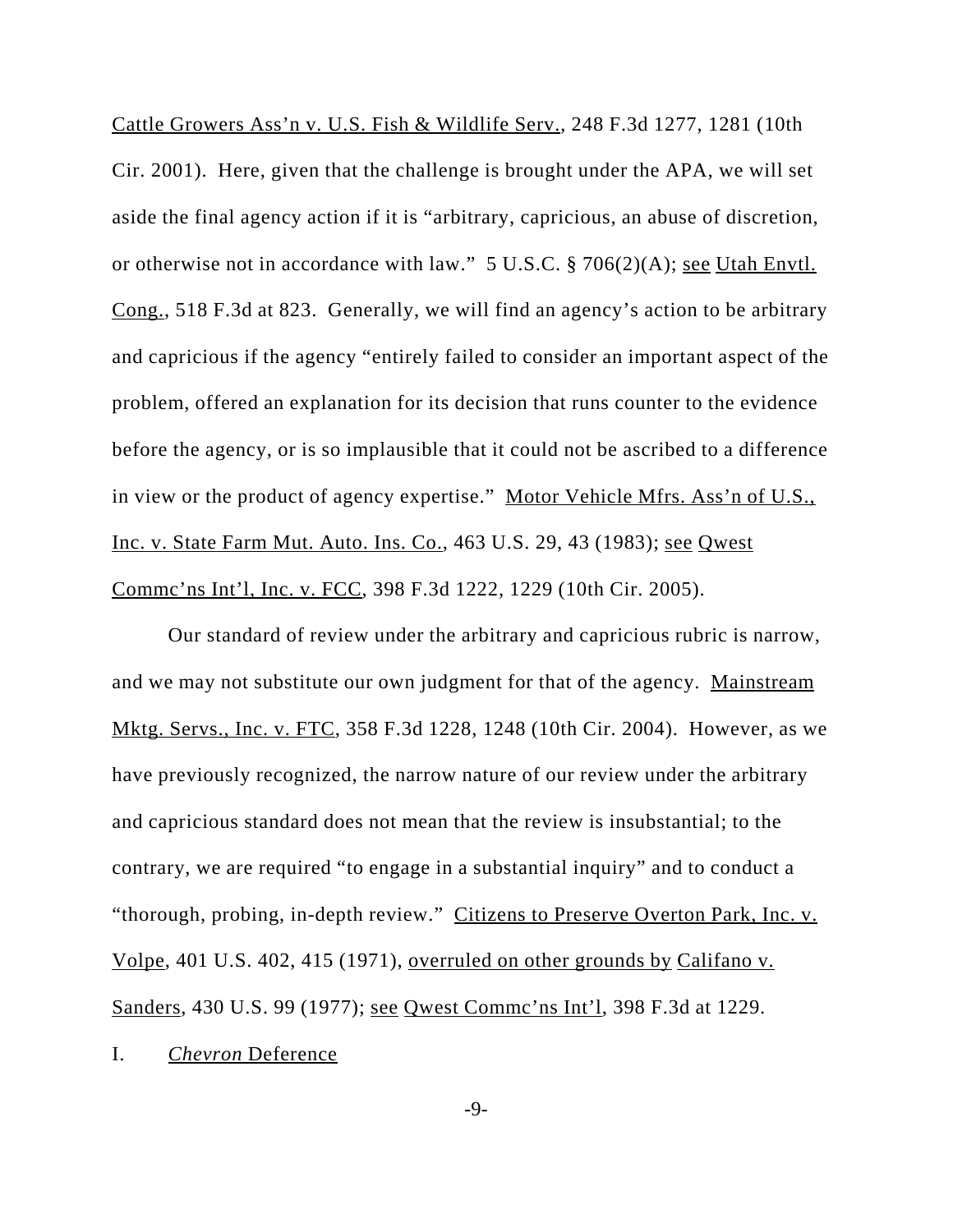The central issue presented by this appeal is the extent of deference that we owe to the agency's interpretation of NAHASDA, as embodied in HUD's implementing regulations. In determining how much deference is owed, we first seek to determine "whether Congress has directly spoken to the precise question at issue," Chevron U.S.A., Inc. v. Natural Res. Def. Council, 467 U.S. 837, 842 (1984), by looking to, among other things, the statutory text, history, and purpose, Gen. Dynamics Land Sys., Inc. v. Cline, 540 U.S. 581, 600 (2004). If Congress has spoken directly to the issue, that is the end of the matter; the court, as well as the agency, must give effect to Congress's unambiguously expressed intent. Chevron, 467 U.S. at 842-43. If the statute is silent or ambiguous, we proceed to step two and ask "whether the agency's answer is based on a permissible construction of the statute." Id. at 843. While we must not impose our own construction of the statute under this inquiry, we will not defer to an agency's construction if it is "arbitrary, capricious, or manifestly contrary to the statute." Id. at 843-44; see Ctr. for Legal Advocacy v. Hammons, 323 F.3d 1262, 1267 (10th Cir. 2003). See generally Hackworth v. Progressive Cas. Ins. Co., 468 F.3d 722, 727 (10th Cir. 2006); Nutraceutical Corp. v. Von Eschenbach, 459 F.3d 1033, 1037-38 (10th Cir. 2006); Qwest Commc'ns Int'l, 398 F.3d at 1229-30.

 In this case, the "precise question at issue" is whether Congress unambiguously manifested its intent that HUD base its allocation formula solely on need-based criteria and, if so, whether the Formula Area requirement in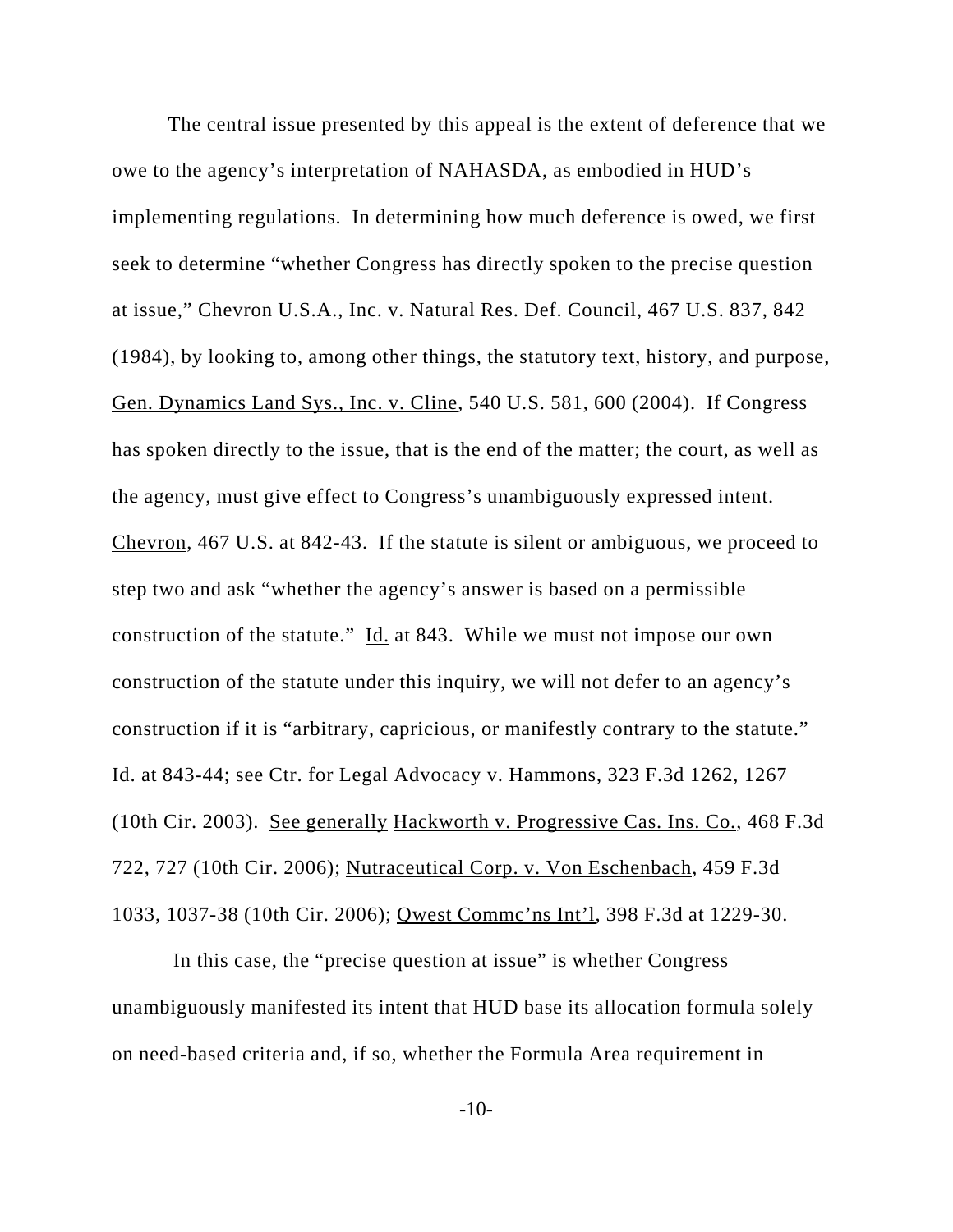HUD's implementing regulations comports with this unambiguous requirement.

The UKB argues that the Formula Area requirement of 24 C.F.R.

§ 1000.302—and, more specifically, the fact that possession of a Formula Area requires an Indian tribe to (1) exercise court jurisdiction, or (2) provide substantial housing services and, where applicable, possess a Memorandum of Agreement with the governing entity<sup>5</sup>—is contrary to Congress's plainly expressed intent because NAHASDA unambiguously states that the amount of IHBG funding must be based on need. The UKB contends that possessing a

However, it is worth observing that the record does not establish that the housing the UKB subsidizes is in Indian country. While court jurisdiction is complex, as a general matter, Indian tribes exercise court jurisdiction over Indian country—reservations, dependent Indian communities, and Indian allotments. 18 U.S.C. § 1151; see California v. Cabazon Band of Mission Indians, 480 U.S. 202, 208 n.5 (1987) (stating that § 1151 applies to questions of civil jurisdiction). See generally Cohen's Handbook of Federal Indian Law §§ 3.04[2][c], 4.07[1][b] (5th ed. 2005). It seems, then, that if the housing lies outside of Indian country, the UKB would not need a Memorandum of Agreement with the CNO because the CNO would not be the "governing entity." 24 C.F.R. § 1000.302; see Kansas v. United States, 249 F.3d 1213, 1228 (10th Cir. 2001) (stating that a sovereign must have jurisdiction over land in order to "exercise governmental power over it"). The dissent cites Kansas for the proposition, apparently, that the Indian tribe must have court jurisdiction before it provides any housing assistance. Dissent at 9. However, a tribe does not have to have court jurisdiction in order to provide such assistance. See Narragansett Indian Tribe of Rhode Island v. Narragansett Elec. Co., 89 F.3d 908, 910-11, 915-22 (1st Cir. 1996) (involving a situation where an Indian tribe provided housing assistance on land that did not qualify as "Indian country").

<sup>&</sup>lt;sup>5</sup> This opinion focuses on the court jurisdiction requirement because the parties do not dispute that the UKB must have a Memorandum of Agreement with the CNO if it is to claim a Formula Area under the second part of the definition. We assume without deciding that such is the case, and note that the UKB has been unable to secure such a Memorandum of Agreement.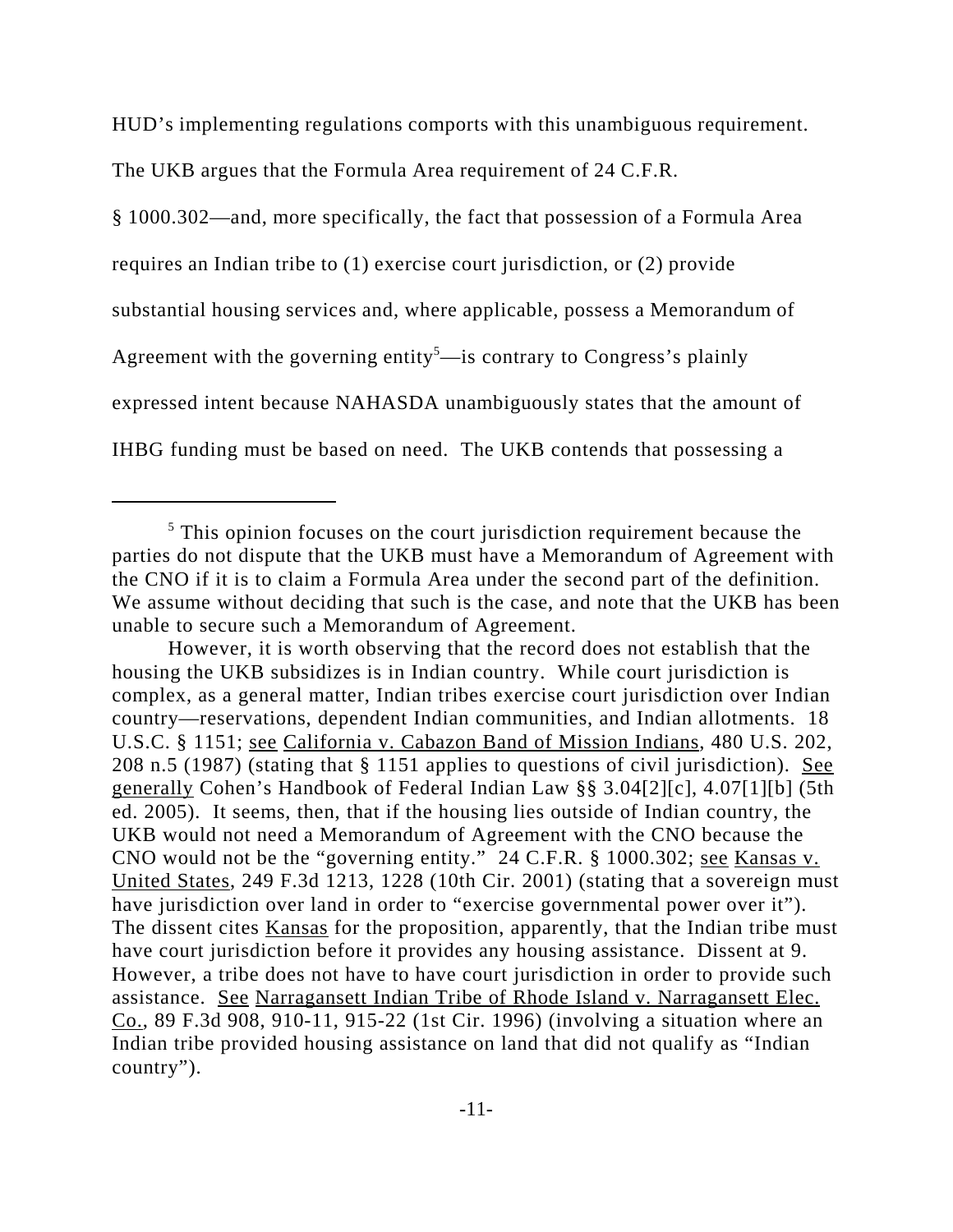Formula Area does not reflect a tribe's need for housing assistance because its need-based funding was "zeroed out" in 2006 not because of any drop in needy households, but merely because HUD concluded that the UKB had no Formula Area. According to this argument, then, the imposition of the Formula Area requirement (a non-need-based factor) is inconsistent with unambiguous language in the statute and therefore should not receive Chevron deference.

As in all cases where we must construe a statute, our primary task is to "determine congressional intent, using traditional tools of statutory construction." NLRB v. United Food & Commercial Workers Union, 484 U.S. 112, 123 (1987) (internal quotation marks omitted). As we always do in "cases requiring statutory construction, we begin with the plain language of the law." St. Charles Inv. Co. v. Comm'r of Internal Revenue, 232 F.3d 773, 776 (10th Cir. 2000) (internal quotation marks omitted). We must assume that the ordinary meaning of the words Congress uses conveys its intent. Id.; see Harbert v. Healthcare Servs. Group, Inc., 391 F.3d 1140, 1148 (10th Cir. 2004). Furthermore, "[w]here the language of the statute is plain, it is improper for this Court to consult legislative history in determining congressional intent." St. Charles Inv. Co., 232 F.3d at 776. Therefore, we turn first to the precise language of the statute and, finding that language to be unambiguous, our inquiry will end there. See United States v. Zamudio, 314 F.3d 517, 521 (10th Cir. 2002) ("If the statutory language is clear, our analysis ordinarily ends." (internal quotation marks omitted)).

-12-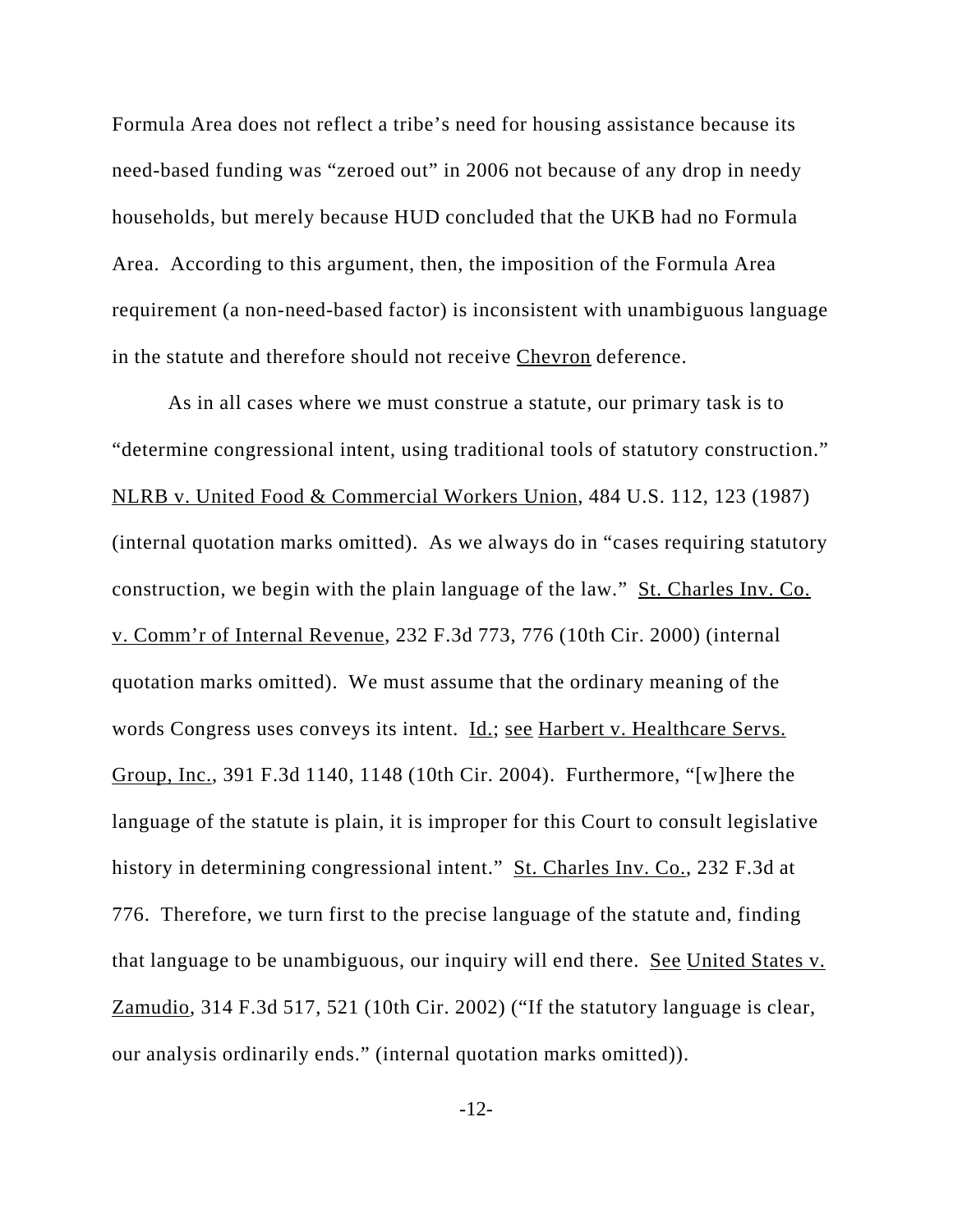## A. The Unambiguous "Need" Requirement of Section 4152(b)

Section 4152(b) states that "[t]he formula shall be based on factors that reflect the need of the Indian tribes and the Indian areas of the tribes for assistance for affordable housing activities."6 25 U.S.C. § 4152(b) (emphasis added). This language explicitly and unambiguously mandates that the factors in HUD's allocation formula reflect—in other words, have some connection or nexus with—the need of Indian tribes and Indian areas of the tribes. The language does not permit of any other reading.<sup>7</sup> Moreover, though HUD argues to

 $6$  At the time, § 4152 provided in relevant part:

(a) Establishment

The Secretary shall, by regulations . . . . establish a formula to provide for allocating amounts available for a fiscal year for block grants under this chapter among Indian tribes in accordance with the requirements of this section.

(b) Factors for determination of need

The formula shall be based on factors that reflect the need of the Indian tribes and the Indian areas of the tribes for assistance for affordable housing activities, including the following factors:

(1) The number of low-income housing dwelling units owned or operated at the time pursuant to a contract between an Indian housing authority for the tribe and the Secretary.

(2) The extent of poverty and economic distress and the number of Indian families within Indian areas of the tribe.

(3) Other objectively measurable conditions as the Secretary and the Indian tribes may specify.

25 U.S.C. § 4152. While § 4152 has since been amended, it retains the operative language we analyze here.

7 HUD argues that NAHASDA is ambiguous because it "neither *prohibit[s]* HUD from considering a tribe's Formula Area . . . nor *require[s]* such

(continued...)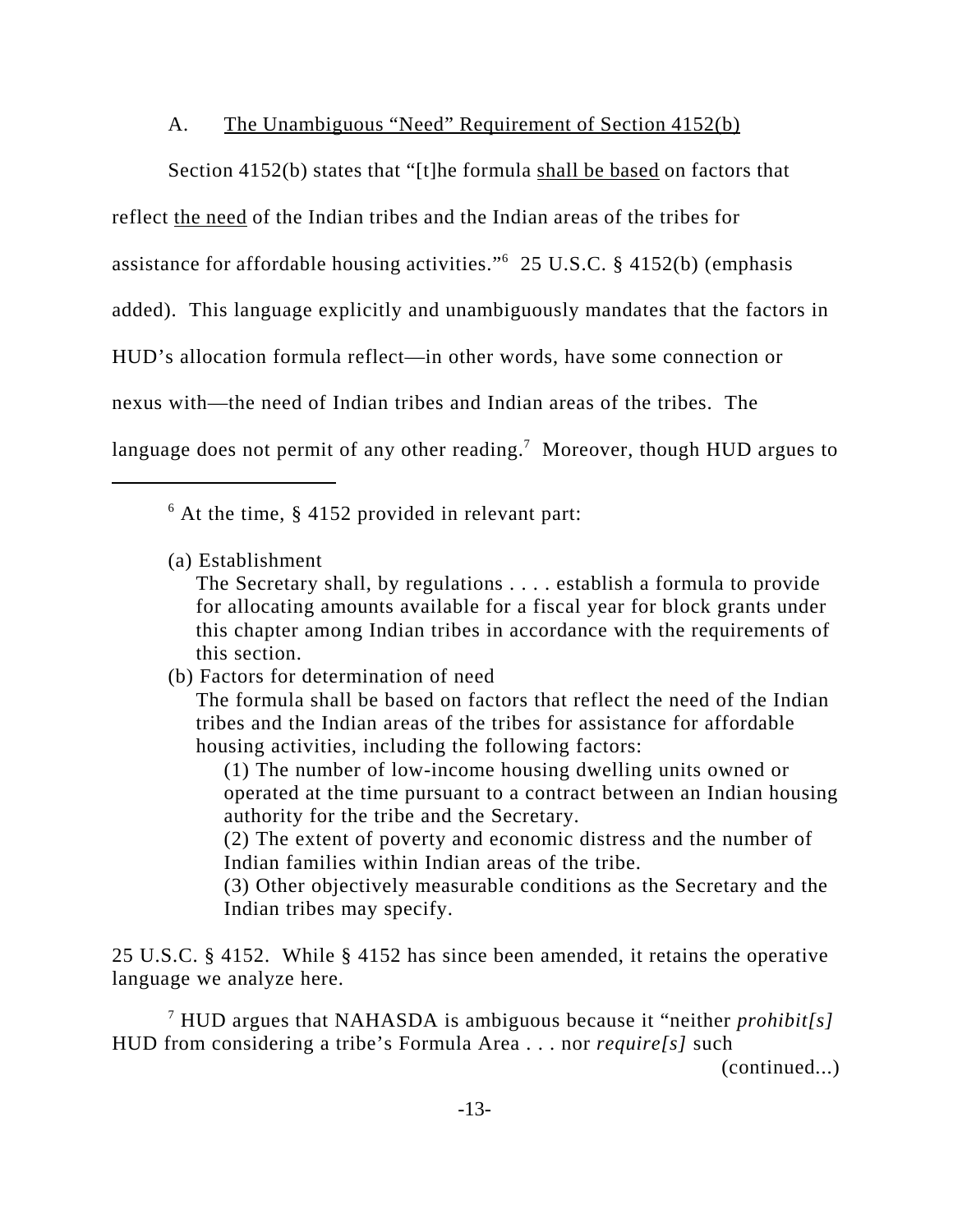the contrary, there is no other language in the statute creating ambiguity such that we would have to apply deference under Chevron's step two.

First, HUD contends that the language in the statute regarding "Indian areas" permits HUD to introduce a geographic component to the allocation formula. Aplee. Br. 18. NAHASDA does state that the formula must be based on the need of the Indian tribes "and the Indian areas of the tribes." 25 U.S.C. § 4152(b). This language, at first blush, suggests that Congress might have contemplated a requirement that a tribe exercise court jurisdiction over a geographic area. However, NAHASDA's definition of "Indian area" makes it clear that Congress did not open the door for a requirement of court jurisdiction when it used the term "Indian area." NAHASDA's definitional section states that "[t]he term 'Indian area' means the area within which an Indian tribe . . . provides assistance under this Act for affordable housing." Id.  $\S$  4103(10). According to this definition, all that the use of the term "Indian area" in § 4152(b) indicates is that HUD must take into consideration the need of the area in which the applicant Indian tribe provides housing assistance—it does not indicate that HUD may

 $7$ (...continued)

consideration." Aplee. Br. 9. HUD contends that this "silence with respect specifically to formula area" means that Congress's intent is unclear. Id. This misconstrues the inquiry, because NAHASDA does explicitly limit the kinds of factors that HUD may employ in its formula: the factors must be based on need. Given that HUD fails to make any showing that the Formula Area court jurisdiction requirement complies with this limitation, it follows that NAHASDA actually does expressly prohibit HUD from considering court jurisdiction.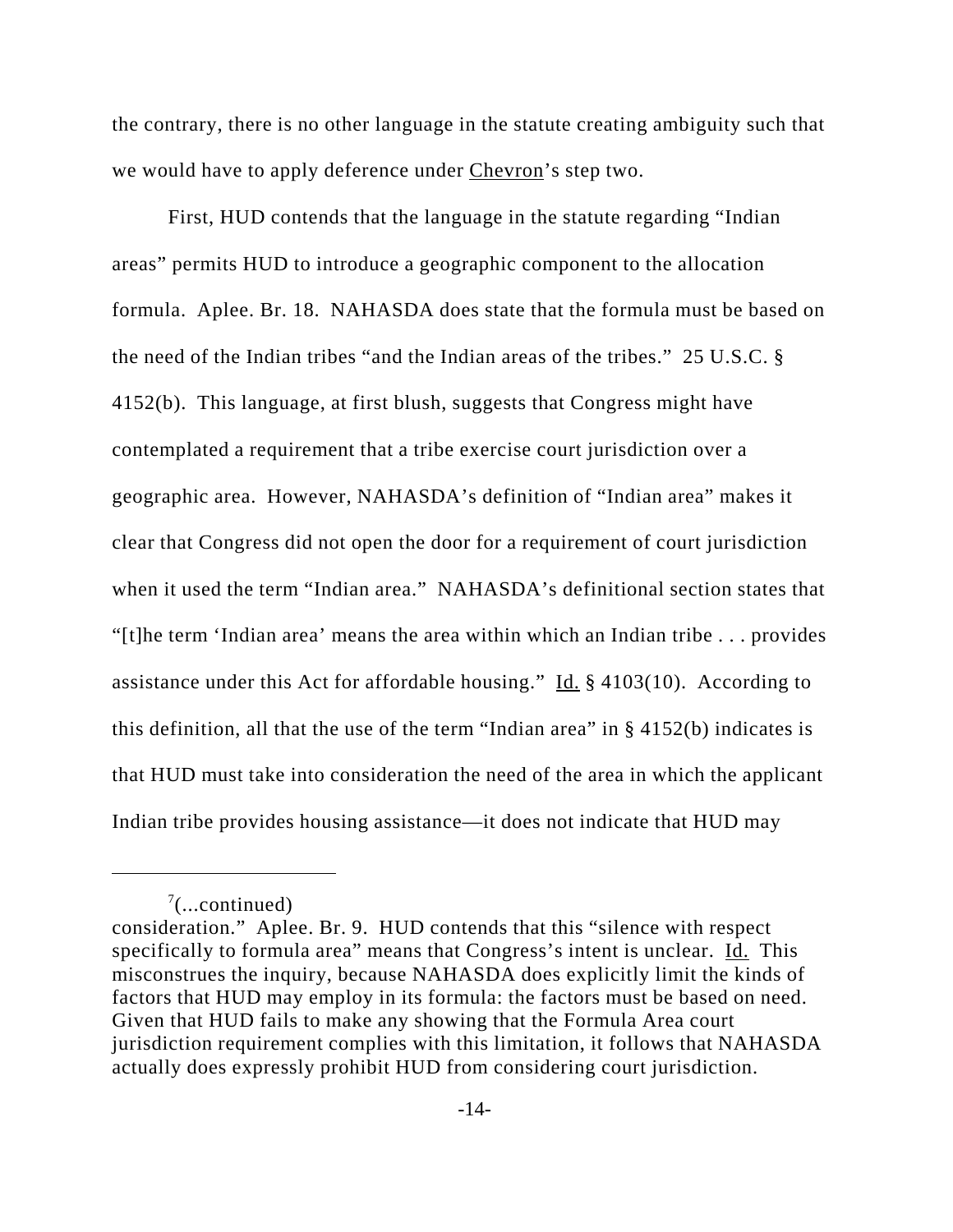exclude an Indian tribe from receiving funding under 24 C.F.R. § 1000.324 simply because the tribe does not exercise court jurisdiction over that area.

Second, HUD claims that NAHASDA is ambiguous in that Congress enumerated several factors that HUD could consider in creating the allocation formula and included a catch-all factor arguably broad enough to permit the jurisdictional requirement of 24 C.F.R. § 1000.302. NAHASDA does list as one factor such "[o]ther objectively measurable conditions as the Secretary and the Indian tribes may specify." 25 U.S.C. § 4152(b)(3). However, the existence of this catch-all factor does not create ambiguity in the statute, because even the "other objectively measurable conditions" must be related to need. When interpreting the meaning of this statutory language, we "must examine the . . . language in context, not in isolation." United States v. Nichols, 184 F.3d 1169, 1171 (10th Cir. 1999) (internal quotation marks omitted). Section 4152(b) states that the formula must be based on "factors that reflect the need of the Indian tribes and the Indian areas of the tribes for assistance for affordable housing activities, including" three specific factors. 25 U.S.C. § 4152(b). Included in the list of three factors is the "other objectively measurable conditions" factor. See id.  $\S$  4152(b)(3). Thus, it is clear from looking at the structure and language of  $\S$ 4152(b) in its entirety that Congress did not allow for non-need-based considerations when it included subsection  $(b)(3)$ . Rather, subsection  $(b)(3)$  is simply one of the need-based factors that Congress explicitly specified; to the

-15-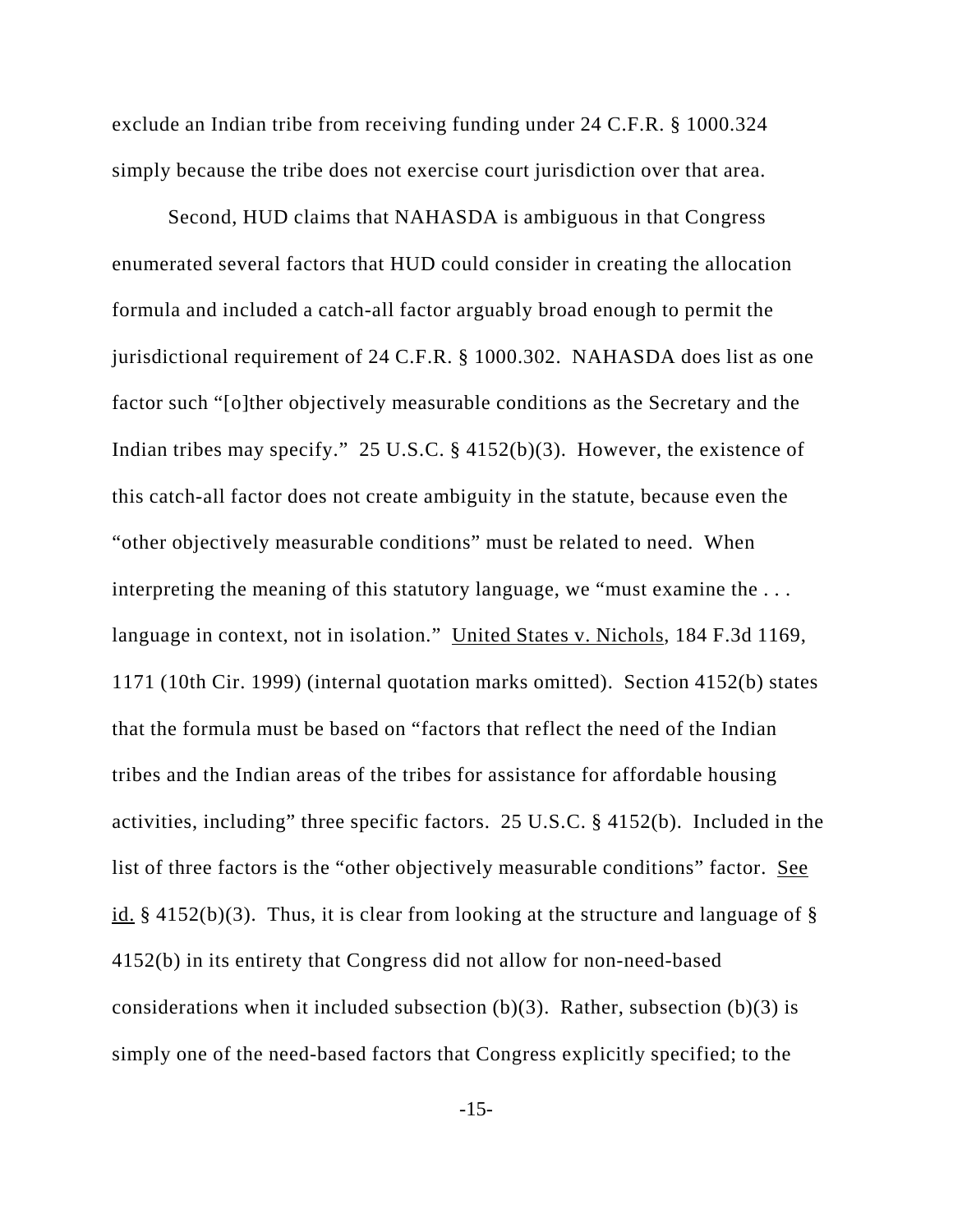extent it functions as a catch-all factor, it is a catch-all for *need-based* considerations only.

Finally, HUD argues that the fact Congress delegated to HUD the authority to create an allocation formula means that we should defer to HUD's construction of that formula. While it is true that Congress delegated significant authority to HUD, 25 U.S.C. § 4152(a) ("The Secretary shall . . . establish a formula to provide for allocating amounts available for a fiscal year for block grants . . . ."), that does not grant HUD license to ignore the parameters set forth by Congress. The same section that delegates authority to HUD expressly states that when HUD establishes an allocation formula, it must do so "in accordance with the requirements of this section." Id. As we have seen, one of those requirements is that "[t]he formula shall be based on factors that reflect the need" of the tribes. Id. § 4152(b). Accordingly, while HUD may create a funding formula and may exercise significant discretion in doing so, the factors it adopts must reflect the need of applicant tribes. Because the regulations do not meet this standard (for the reasons discussed below), they violate the "intelligible principle" Congress set forth to guide HUD. Our system of administrative law is premised on the rule that when "Congress confers decisionmaking authority upon agencies Congress must 'lay down by legislative act an intelligible principle to which the person or body authorized to [act] is directed to conform."" Whitman v. Am. Trucking Assoc., 531 U.S. 457, 473 (2001) (quoting J.W. Hampton, Jr., & Co. v. United

-16-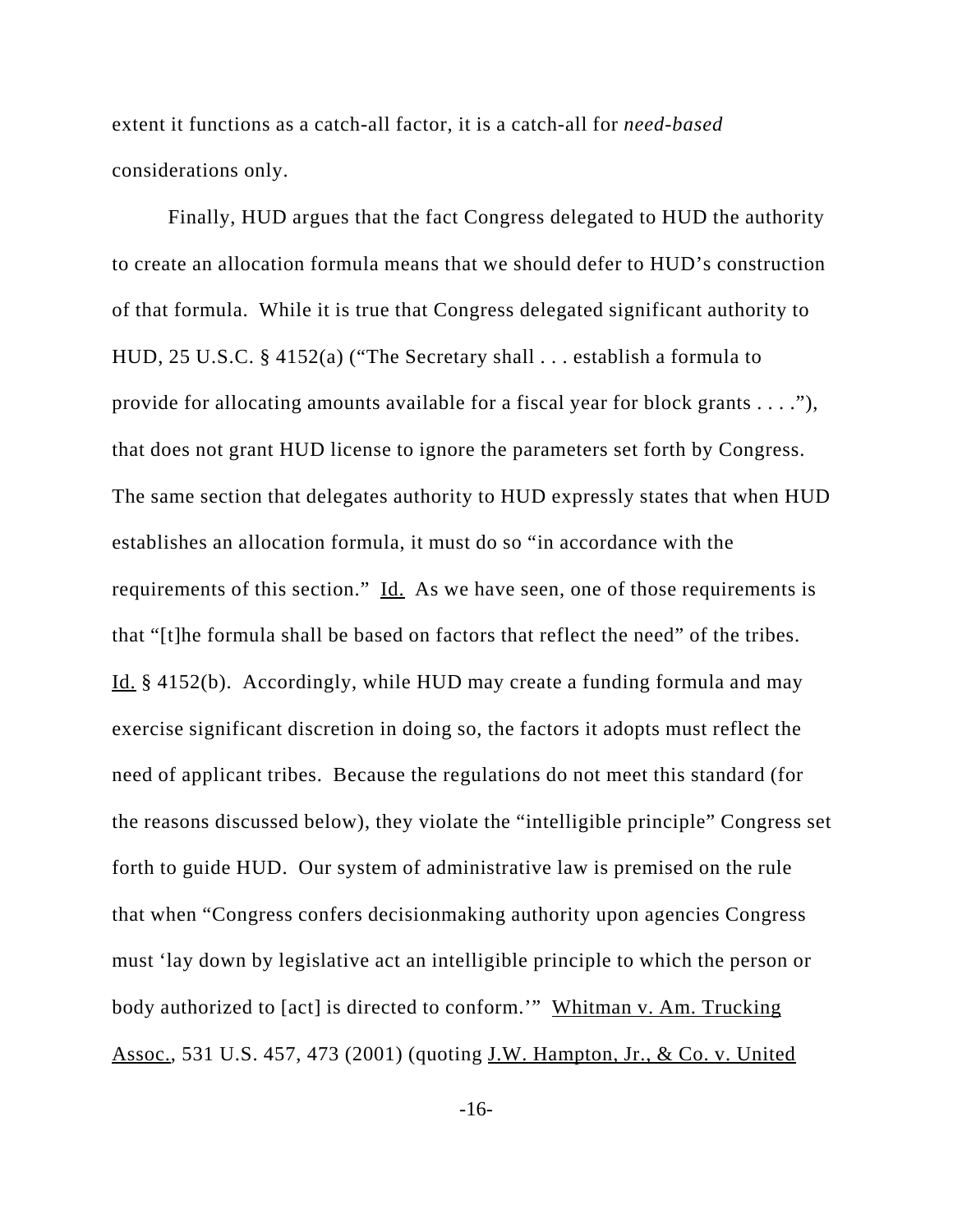States, 276 U.S. 394, 409 (1928)) (emphasis omitted). We would stand this rule—and our system of administrative law—on its head if we were to simply accept the delegation itself as the license for HUD to establish a non-need-based factor, contrary to the guidelines established by Congress.

The dissent makes much of the fact that "jurisdiction" is referenced in 25 U.S.C. § 4112(c), the section setting forth statutory requirements for Indian Housing Plans.<sup>8</sup> Dissent at 2-4. However, we are not convinced that the reference renders § 4152 ambiguous. First, and most importantly, the reference to jurisdiction in its generic sense does nothing to suggest that HUD was free to impose a requirement of *court* jurisdiction. The dissent assumes that the terms "jurisdiction" and "court jurisdiction" are automatically co-terminous, but they are not necessarily so in this context. See, e.g., Narragansett Indian Tribe of Rhode Island v. Narragansett Elec. Co., 89 F.3d 908, 910-11, 915-22 (1st Cir. 1996) (holding that an Indian housing project was not "Indian country" and that

<sup>&</sup>lt;sup>8</sup> While the dissent claims that we "ignore" the important canon of statutory construction that we are to consider the statute as a whole, Dissent at 1-2, we do not do so. Rather, viewing the statute as a whole, Sierra Club v. El Paso Gold Mines, Inc., 421 F.3d 1133, 1143 (10th Cir. 2005), we see nothing that calls into question the facially unambiguous language of 25 U.S.C.  $\S$  4152(c), including the language in § 4112. "The language of the statute must be the primary source of any interpretation and, when that language is not ambiguous, it is conclusive 'absent a clearly expressed legislative intent to the contrary.'" Miller v. C.I.R., 836 F.2d 1274, 1283 (10th Cir. 1988). Here, after "[l]ooking at the entire statute, we fail to find a clearly expressed legislative intent that the words in the statute do not mean what they say." Id.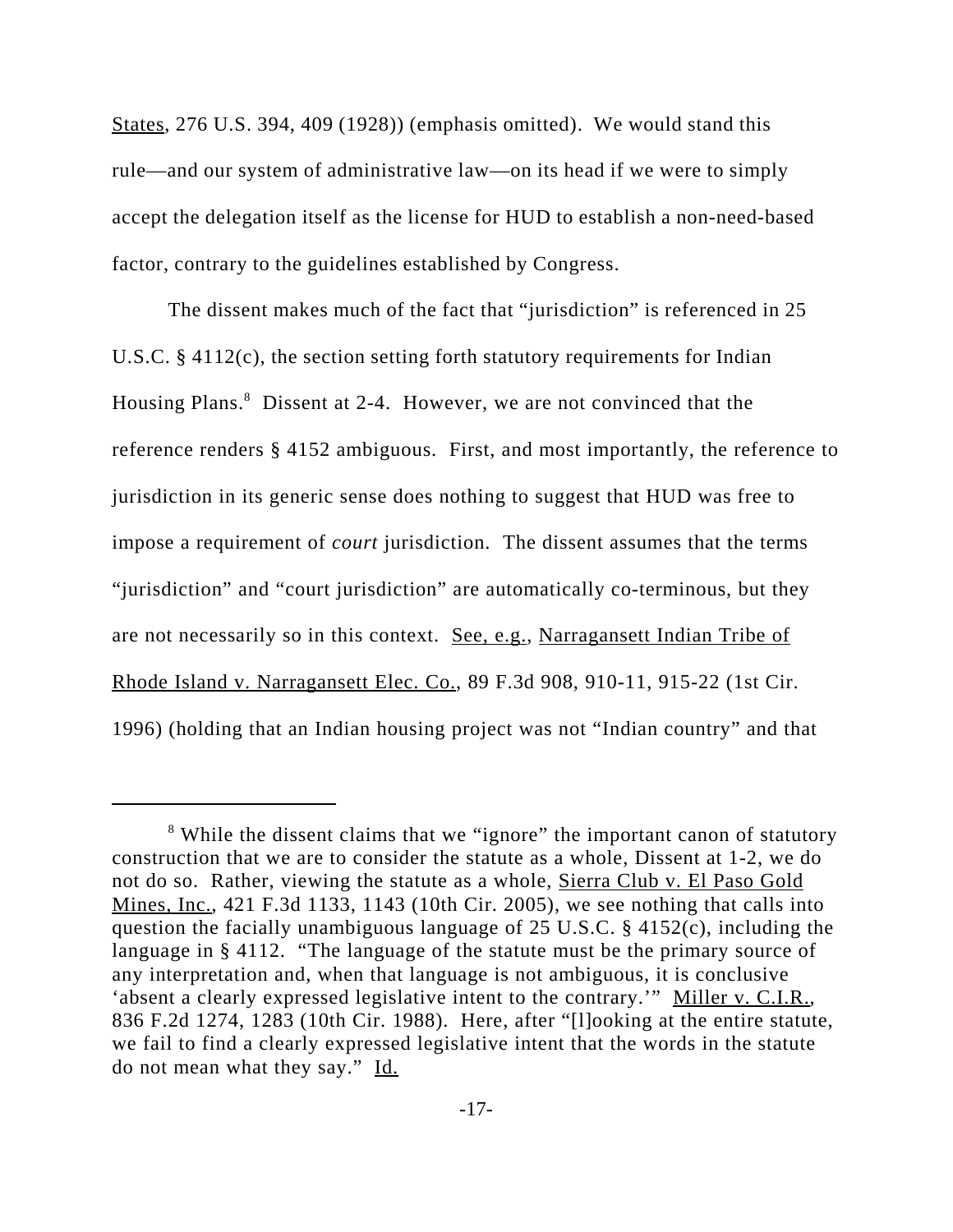the tribe did not have exclusive court jurisdiction over it even though it was overseen by an Indian housing authority that exercised some degree of control—or "jurisdiction"—over the project). In fact, HUD's own regulations make it clear that they are not synonymous, given that the regulations state that "[w]henever the term 'jurisdiction' is used in NAHASDA it shall mean 'Indian Area' except where specific reference is made to the jurisdiction of the court." 24 C.F.R. § 1000.10. In turn, the regulations demonstrate that "Indian area" does not have a court jurisdiction aspect, as "Indian area" simply "means the area within which an Indian tribe operates affordable housing programs." Id. Here, it is the term "court jurisdiction" that the UKB objects to, given that it is the term used in the challenged regulation. 24 C.F.R. § 1000.302. Accordingly, the use of the term "jurisdiction" has no particular relevance to the inquiry as to whether NAHASDA unambiguously prohibits a court jurisdiction requirement.

Furthermore—even indulging the unwarranted assumption that the two terms are synonymous—rather than suggesting that § 4152 is ambiguous, the inclusion of the "jurisdiction" language in  $\S$  4112(c) demonstrates that Congress explicitly excluded court jurisdiction from the need-based formula under § 4152.<sup>9</sup>

 $9$  The dissent argues that there is no formula under § 4152 because Congress delegated to HUD the responsibility to create a formula. Dissent at 4-5. This is mere wordplay. Of course, as this opinion acknowledges, HUD ultimately created the formula. However, it must do so "under" the guidance set forth in § 4152—guidance that explicitly requires a nexus between the factors and need. It (continued...)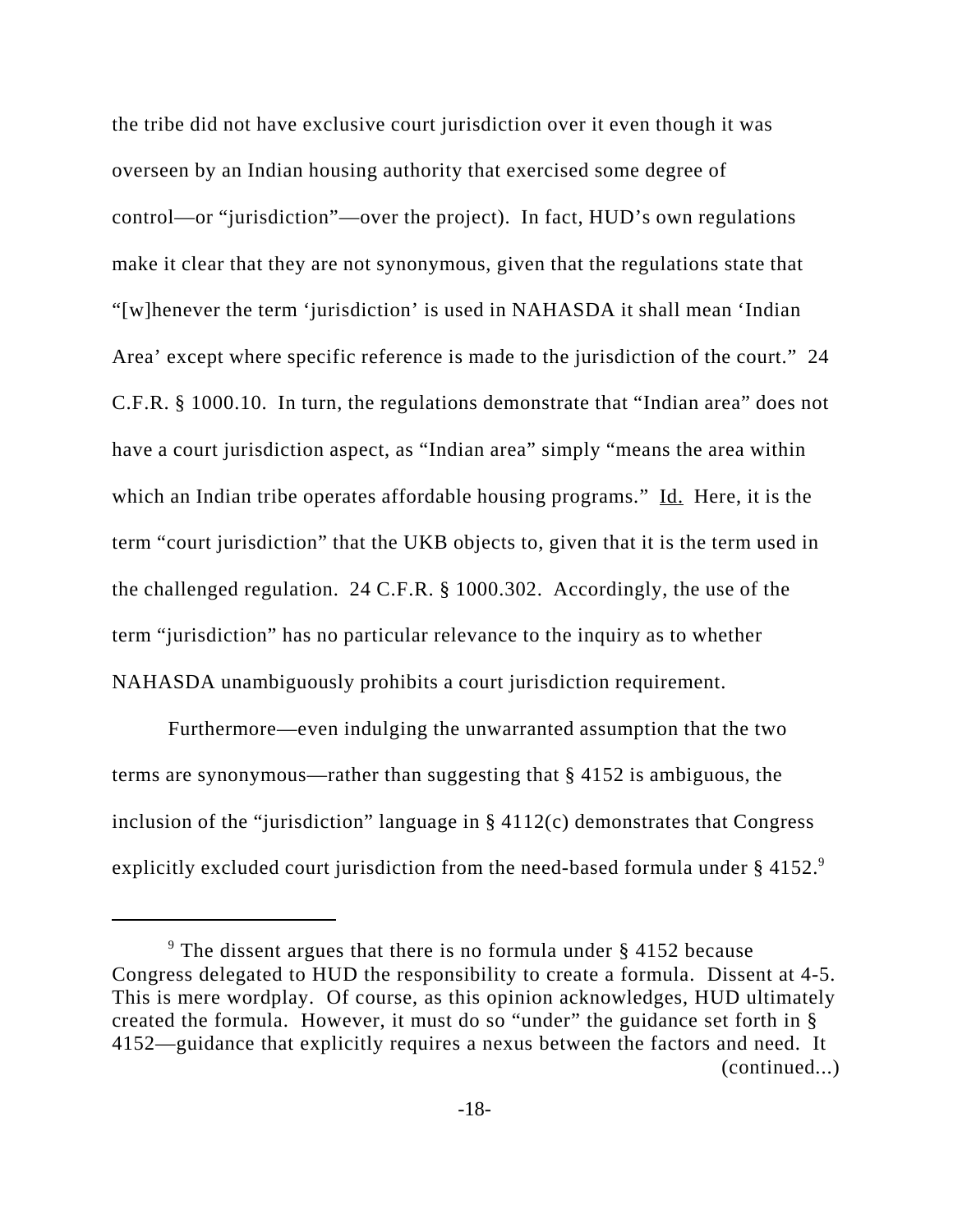Because Congress demonstrated its awareness of a jurisdictional element in one section of the statute, it is clear that it could have allowed for court jurisdiction in another section of the statute if it had wished to do so. But it did not. Accordingly, the reference to jurisdiction in § 4112(c) does nothing to undermine our conclusion that § 4152 unambiguously excludes non-need-based factors such as court jurisdiction.

# B. The Formula Area Requirement Conflicts with NAHASDA's Plain Language

Having concluded that the language is unambiguous, we must next determine whether HUD's regulations conform to the clearly expressed intent of Congress. The seven criteria set forth in 24 C.F.R. § 1000.324 plainly reflect the need of Indian tribes and Indian areas. However, HUD has interposed § 1000.302 as a "precursor" or threshold requirement; if the tribe cannot show that it could exercise court jurisdiction, then it cannot claim a Formula Area or, it follows, qualify for a need-based funding allocation under the criteria of § 1000.324. As we have already suggested, we can find no discernible nexus between the requirement that the Indian tribes exercise court jurisdiction over some geographic area and the "need" of the tribes, as that term is ordinarily construed.

The requisite connection to need does not come from the alleged difficulty

 $\sqrt[9]{$ ...continued) is in that sense that there is a formula under § 4152.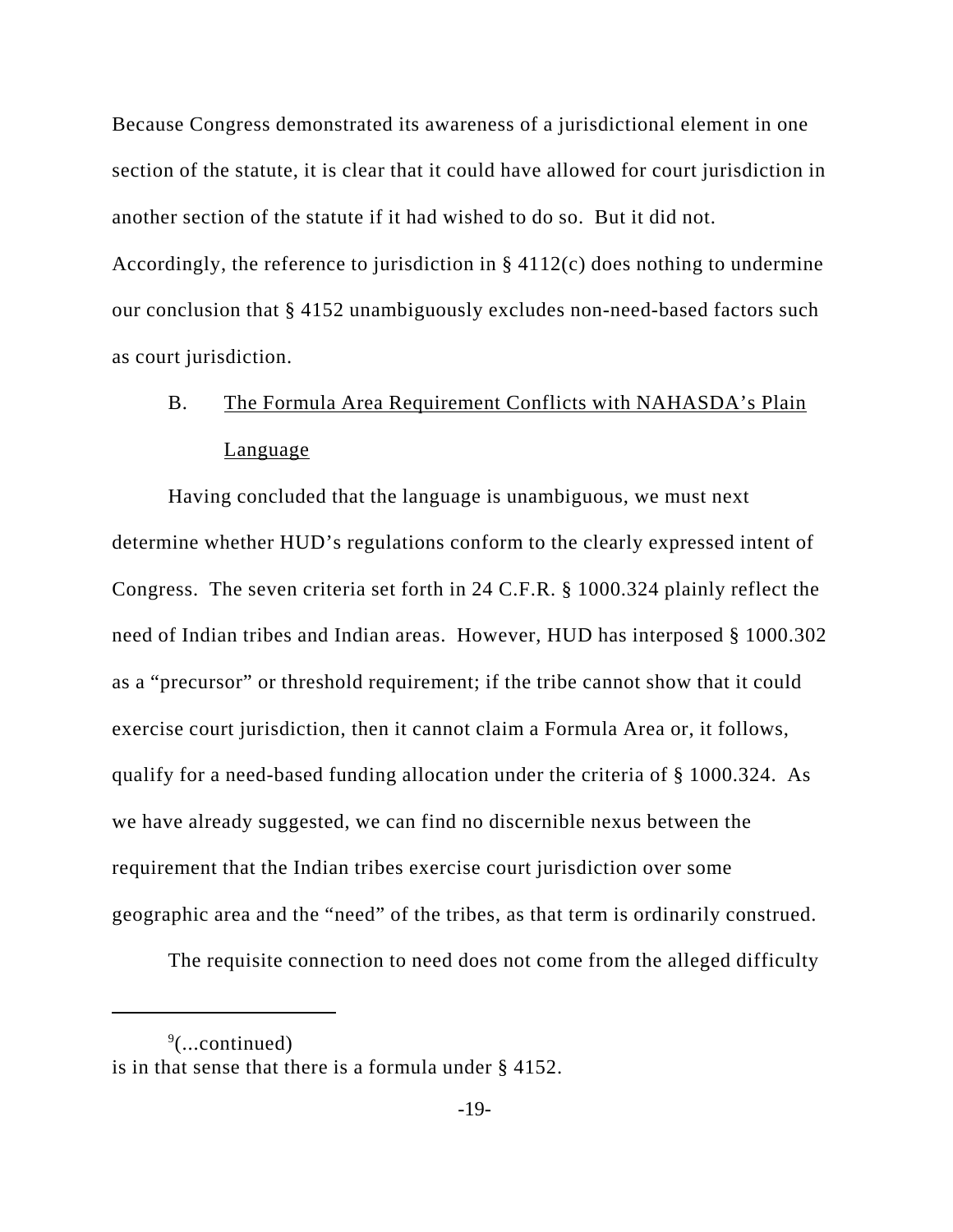of considering the needs of an Indian tribe if the tribe does not exercise court jurisdiction over a geographic area. The existence of such a difficulty is belied by the fact that the regulations already permit tribes to get funding solely because they provide substantial housing services, regardless of whether they exercise court jurisdiction. In order to see this, we must engage in a hypothetical. Assume that, while the applicant tribe (which we shall call Tribe A) can claim no court jurisdiction of its own, it provides substantial housing services in an area that falls outside the court jurisdiction of the nearest tribe (Tribe B). In that situation, under the existing regulations, Tribe A could get federal funding without having to show court jurisdiction at all. The regulations only require court jurisdiction *or* provision of substantial housing services and, where applicable, a Memorandum of Agreement with the governing tribe. 24 C.F.R. § 1000.302. If, as in our hypothetical, Tribe A's housing is located outside the court jurisdiction of Tribe B and that of any other nearby tribe (relieving it of the need to secure a Memorandum of Agreement), it could secure IHBG funding *merely by showing that it provided substantial housing services*. Court jurisdiction would be irrelevant. Therefore, because the regulations themselves allow for a situation where an Indian tribe can secure funding without exercising court jurisdiction or having a Memorandum of Agreement with a tribe that does have court jurisdiction, we cannot conclude that court jurisdiction has any real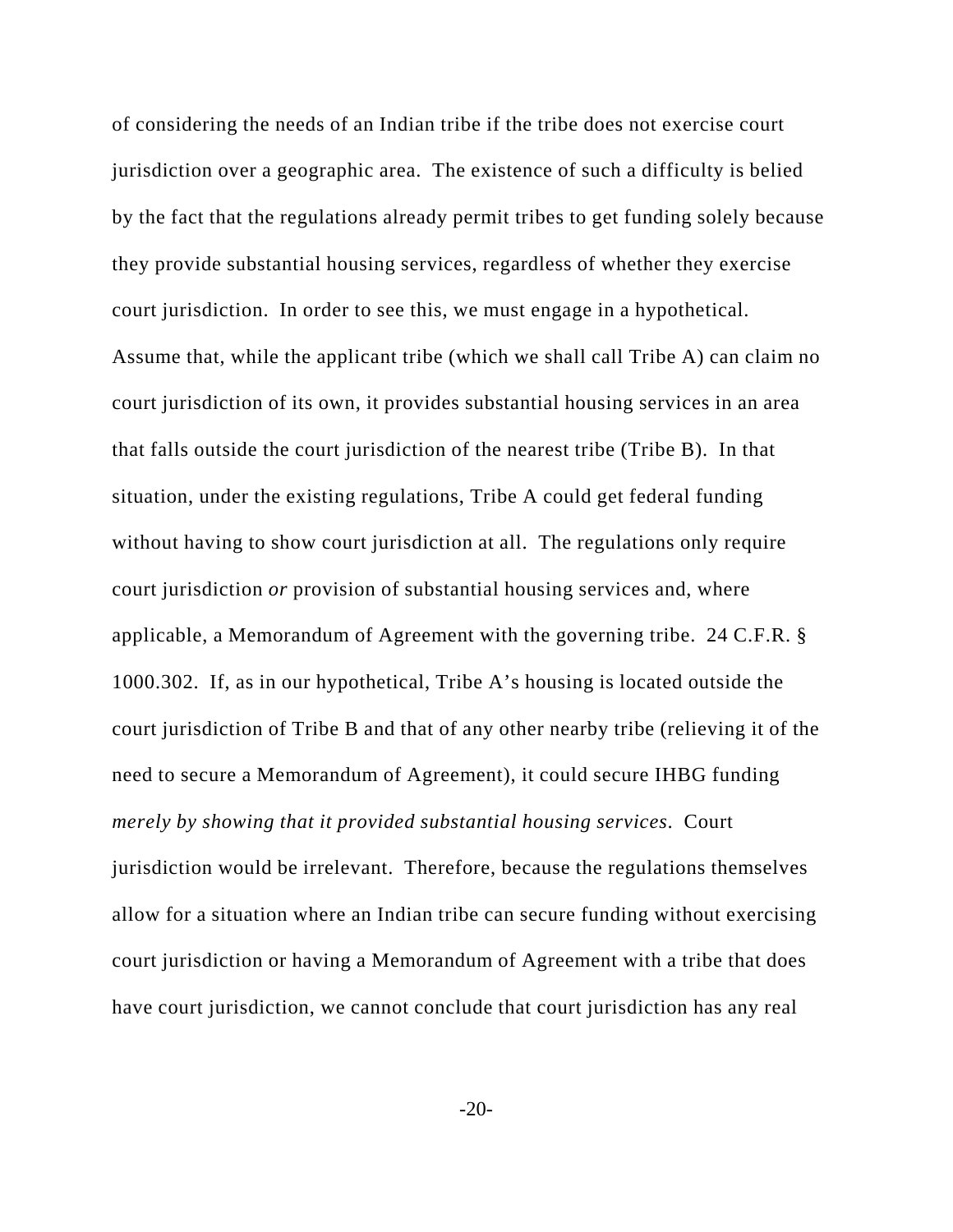connection with the determination of "need."10

The dissent dismisses this rationale, and argues that the court jurisdiction requirement "supplies a necessary geographic boundary for NAHASDA funding." Dissent at 6. Again, however, the dissent assumes that "jurisdiction" is necessarily synonymous with "court jurisdiction." Because these two terms are not synonymous, it is not far-fetched to think, as the dissent seems to say, that the Indian tribe could provide housing assistance outside its own court jurisdiction but within its purview such that it could be claimed in the Indian Housing Plan submitted to HUD. For instance, a tribe might construct low-income housing on land that it owns but that does not qualify as Indian country. See Narragansett Indian Tribe, 89 F.3d at 910-11 (stating that the Narragansett Indian Tribe was constructing a housing complex on land that did not qualify as Indian country). In that situation, the housing would be within the tribe's "Indian area" and could be claimed even though it was not within its court jurisdiction. Again, this

 $10$  For much the same reason, we conclude that the court jurisdiction requirement is not saved by § 4152(c). Congress specified two other factors, in addition to the "need-based" factors of § 4152(b), that HUD must consider. Id. § 4152(c). However, those factors are not applicable to this case. While one of the factors refers to the "relative administrative capacities" of the recipient, we do not see how the court jurisdiction requirement relates to a tribe's administrative capacity. The regulations themselves seem to suggest that court jurisdiction is not a particularly important administrative consideration, given that they allow for Indian tribes get federal funding without any court jurisdiction in the circumstances outlined above. In any event, HUD made no real argument as to the relation between "administrative capacity" and court jurisdiction.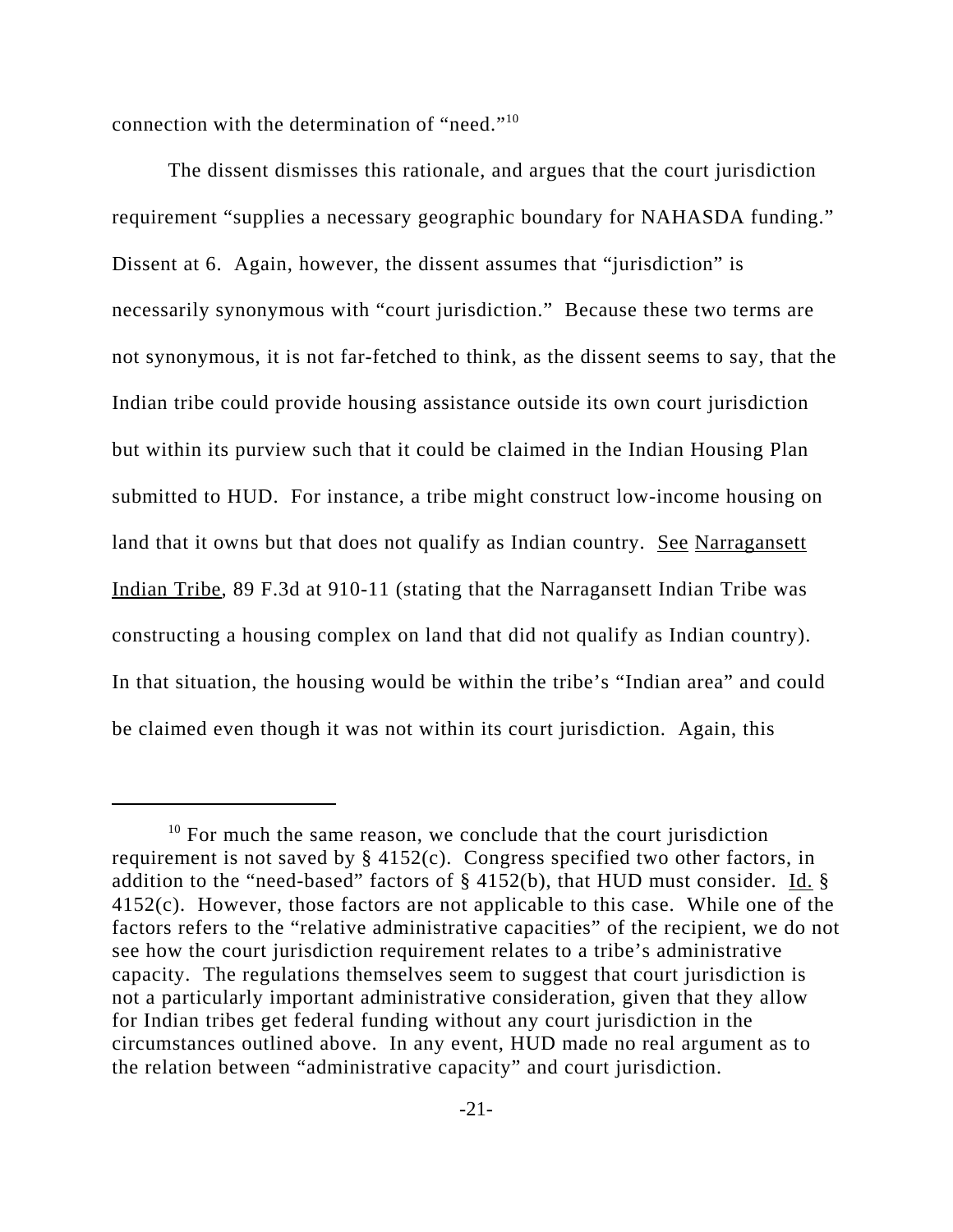demonstrates the absence of a nexus between court jurisdiction and need.<sup>11</sup>

The absence of such a connection means that HUD's imposition of the § 1000.302 Formula Area court jurisdiction requirement as a threshold for needbased funding over the minimum allocation is contrary to Congress's plainly expressed intent because it leads to funding allocations based on factors that do not reflect tribal housing needs. This conclusion finds no better illustration than the case at hand: the UKB's need for housing assistance did not abate when HUD concluded that the UKB lacked the ability to claim court jurisdiction.

In sum, because NAHASDA is clear that the funding formula must be based exclusively on factors reflecting tribal need for housing assistance, Chevron deference does not apply to 24 C.F.R. § 1000.302—at least insofar as its court jurisdiction requirement functions as a threshold that must be met before needbased funding can be secured under § 1000.324. See Chevron, 467 U.S. at 842-43 ("If the intent of Congress is clear, that is the end of the matter; for the court, as well as the agency, must give effect to the unambiguously expressed intent of Congress."). "[T]he principle that accords substantial weight to interpretation of

 $11$  Moreover, we note that adopting the dissent's position would do nothing to create a usable geographic boundary for calculating need. The dissent asserts that "*at least part* of an Indian tribe's 'Indian area' . . . must include the tribe's jurisdiction." Dissent at 8-9 (emphasis added). Having conceded that a tribe's "Indian area" might not be identical to its court jurisdiction, the dissent must also concede that the court jurisdiction requirement does not "identify what geographic boundaries would be used in determining where an Indian tribe can provide housing assistance" as the dissent claims it does. Dissent at 6.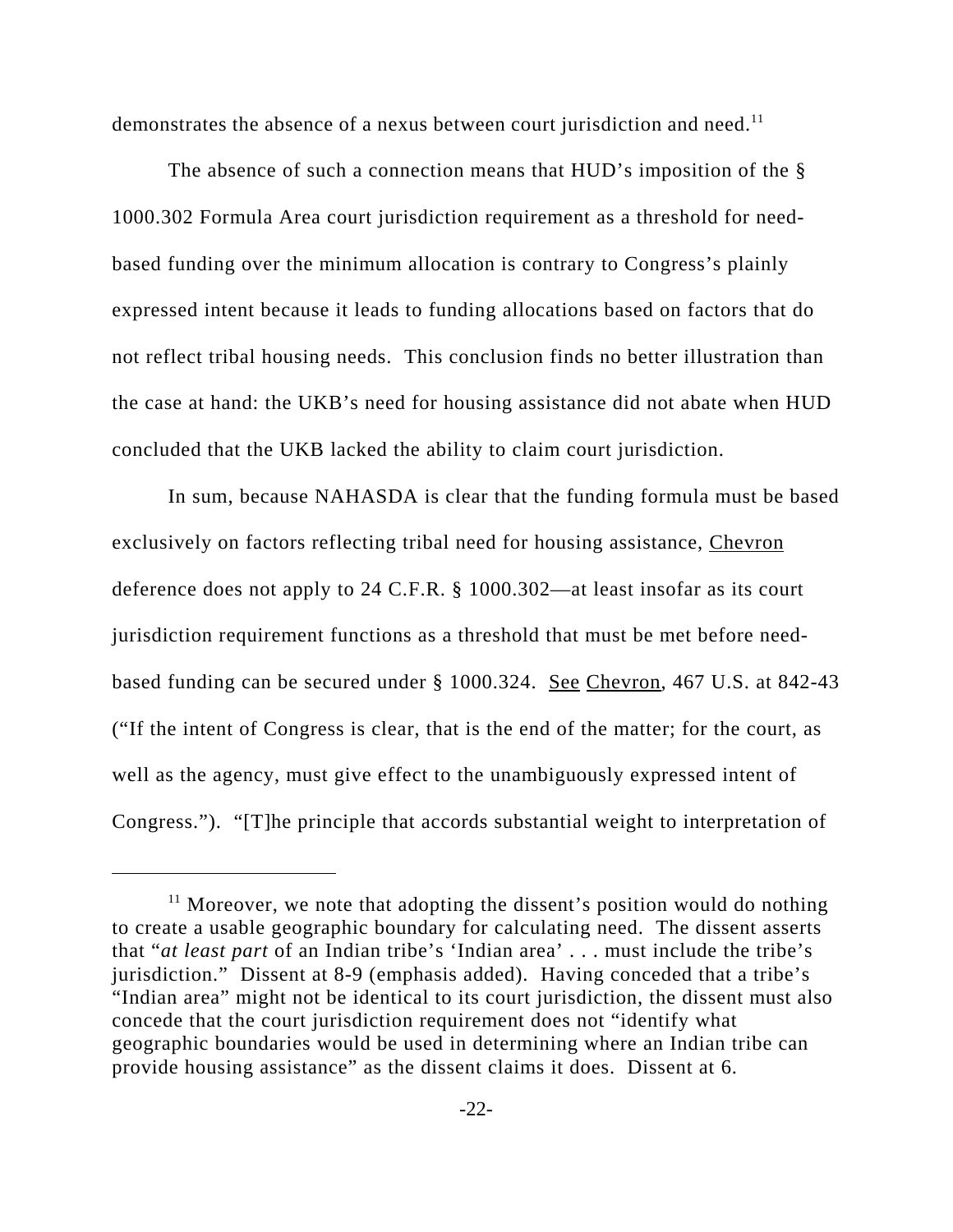a statute by the department entrusted with its administration is inapplicable insofar as those regulations are inconsistent with the [statute]." Townsend v. Swank, 404 U.S. 282, 286 (1971). This is so because the "judiciary is the final authority on issues of statutory construction and must reject administrative constructions which are contrary to clear congressional intent." Chevron, 467 U.S. at 843 n.9. Accordingly, because the use of § 1000.302 as a threshold requirement conflicts with the plain language of 25 U.S.C. § 4152(b), we must conclude that it is invalid under the APA and that its application in the final agency action before us renders that action fatally flawed.<sup>12</sup> 5 U.S.C. § 706(2)(A) (stating that courts are to set aside agency actions that are "not in accordance with law"). The fact that the regulatory scheme was developed through a negotiated rulemaking procedure is of no relevance to this determination.

## II. Procedural Issues

The UKB also contends that HUD acted arbitrarily and capriciously in its handling of the CNO's challenge to HUD's decision to allocate funds to the UKB. We have previously stated that "[w]e will . . . set aside an agency action if the agency has failed to follow required procedures." Citizens' Comm. to Save Our

<sup>&</sup>lt;sup>12</sup> Having found NAHASDA to be unambiguous, we need not reach the UKB's argument that Chevron deference does not apply because of the rule of statutory construction, set forth in Montana v. Blackfeet Tribe of Indians, 471 U.S. 759, 766 (1985), that federal statutes are to be construed liberally in favor of Indians.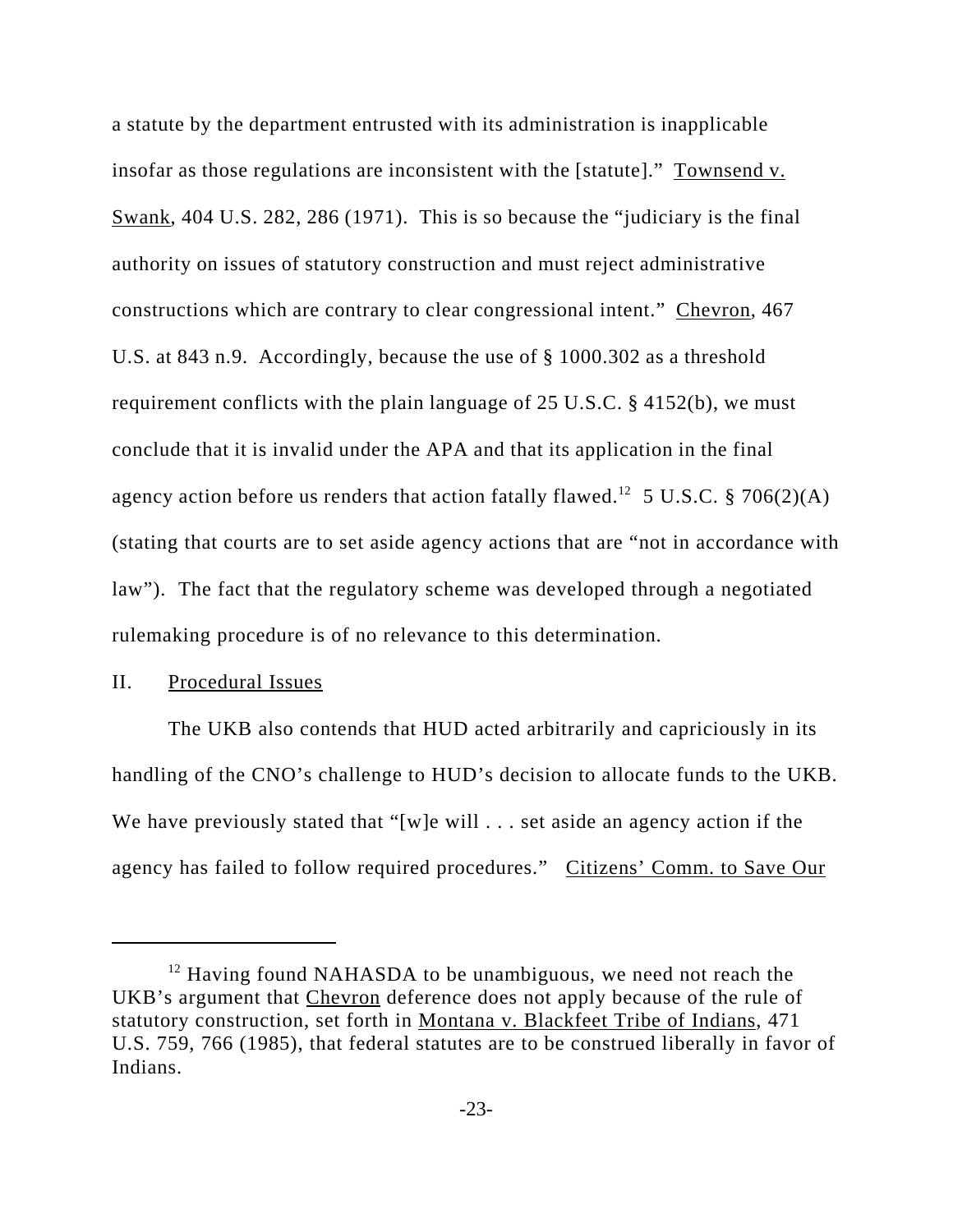Canyons v. Krueger, 513 F.3d 1169, 1176 (10th Cir. 2008); see Olenhouse v. Commodity Credit Corp., 42 F.3d 1560, 1574 (10th Cir. 1994). The UKB argues that HUD failed to follow its own procedures by entertaining the CNO's challenge because it had established no procedures for hearing legal challenges by third party tribes. The UKB also argues that even if HUD could hear the challenge in the first instance, it could not then permit an appeal by the CNO in the absence of a regulation granting a right to appeal.

We also have grave concerns with the fact that the CNO was permitted to appeal when there was no regulation granting it the right to do so. The regulations only permitted third-party Indian tribes to raise challenges to "data contained in the U.S. Decennial Census" and bring appeals related to those challenges—and this certainly was not a challenge to census data. See 24 C.F.R. § 1000.336.13 However, having resolved the statutory interpretation issue in favor of the UKB, and having determined that the use of 24 C.F.R. § 1000.302 as a threshold requirement is invalid, we need not resolve the procedural issues.

Accordingly, we REVERSE and REMAND for further proceedings consistent with this opinion. The motion to supplement the record on appeal and the supplemental motion to supplement the record on appeal are DENIED.

<sup>&</sup>lt;sup>13</sup> Notably, 24 C.F.R. § 1000.336 was amended in 2007 so that tribes may now challenge data used in determinations regarding the Formula Area. The regulations that existed at the time only referred to census data challenges.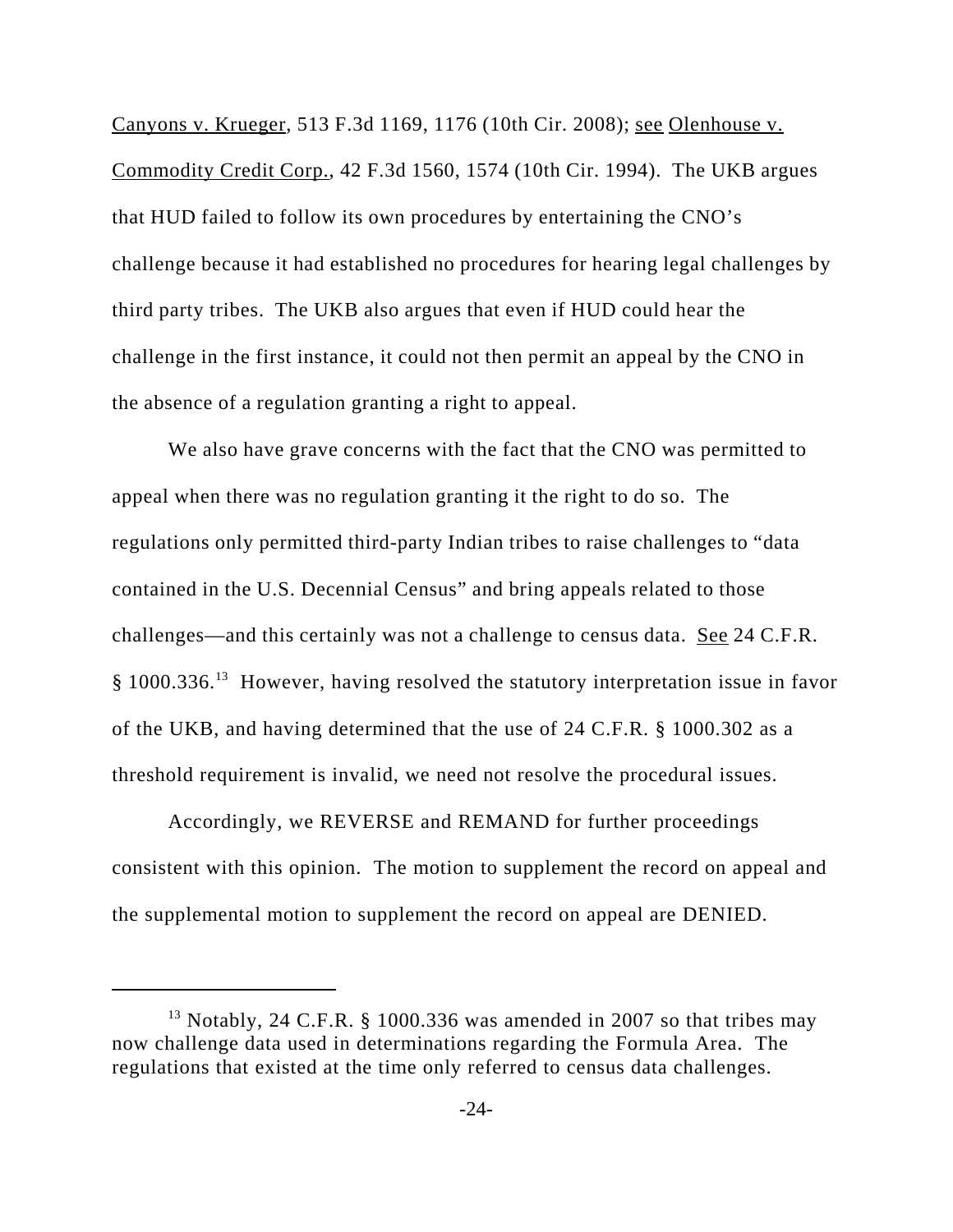# 08-7025, United Keetoowah Band of Cherokee Indians of Okla. v. U.S. Dep't of Hous. & Urban Dev.

**BRISCOE, J.**, Circuit Judge, dissenting.

I respectfully dissent. While I agree that the "main issue before us is whether NAHASDA is clear and unambiguous such that we should not grant Chevron deference to the implementing regulations," Maj. Op. at 8, I read NAHASDA as a whole to be ambiguous in its references to tribal jurisdiction when addressing requirements a tribe must satisfy in order to receive funding. Accordingly, I would apply Chevron deference and consider HUD's regulations and their present application. Based on this analysis, I would affirm.

I

The majority's statutory construction analysis begins and ends with the plain language of 25 U.S.C. § 4152(b). Maj. Op. at 13 ("Section 4152(b) states that 'the formula shall be based on factors that reflect the need of the Indian tribes and the Indian areas of the tribes for assistance for affordable housing activities.' This language explicitly and unambiguously mandates that the factors in HUD's allocation formula reflect . . . the need of Indian tribes and Indian areas of the tribes.") (citation omitted). In my view, this approach ignores an important canon of statutory construction. Following the guidance of the Supreme Court, this Circuit has repeatedly noted the need to consider statutory language in the "broader context of the statute as a whole." E.g., In re Wise, 346 F.3d 1239, 1241 (10th Cir. 2003) (quoting Robinson v. Shell Oil Co., 519 U.S. 337, 341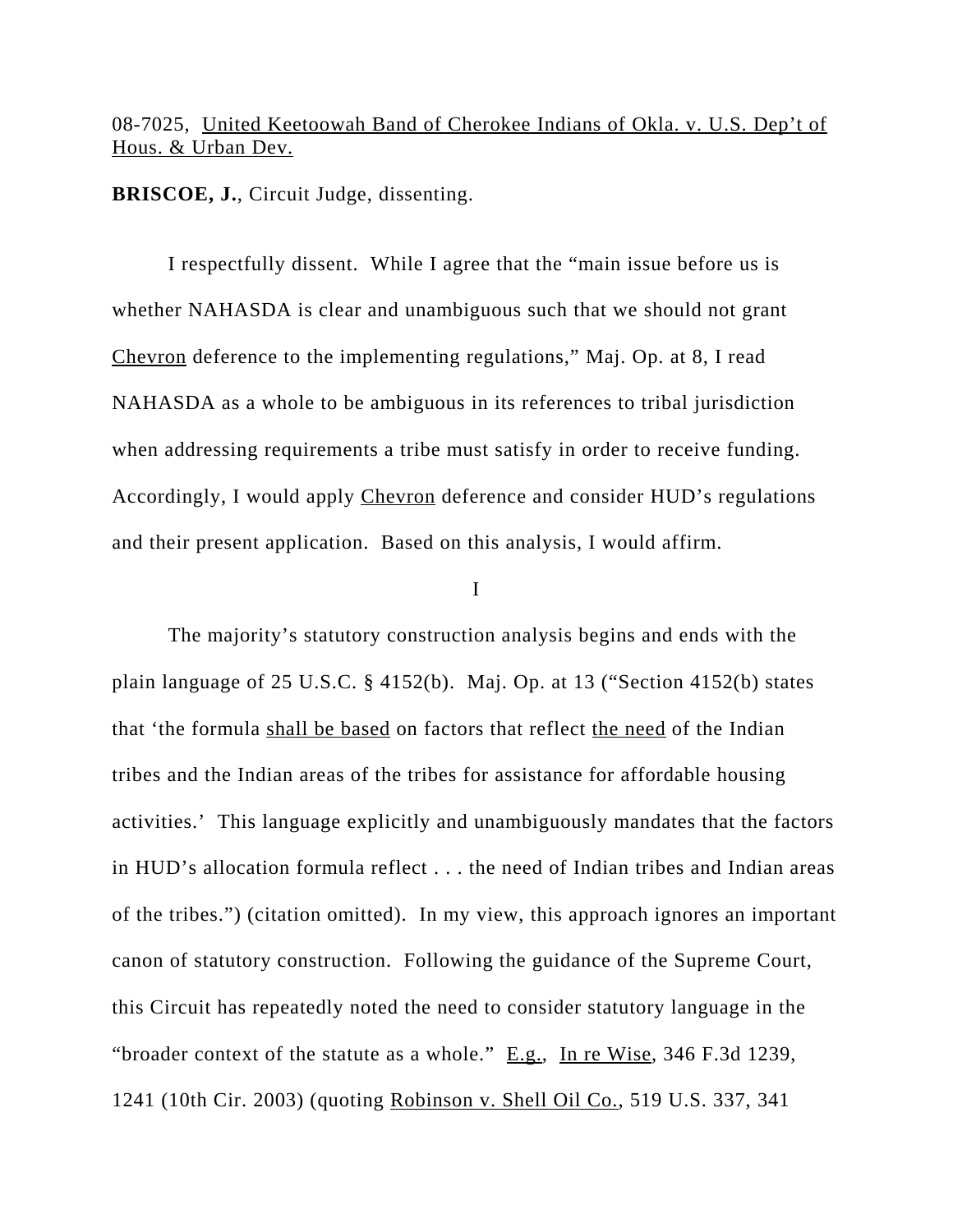(1997) for the statement, "The plainness or ambiguity of statutory language is determined by reference to the language itself, the specific context in which that language is used, and the broader context of the statute as a whole."); Sierra Club v. El Paso Gold Mines, Inc., 421 F.3d 1133, 1143 (10th Cir. 2005) (citing United States v. Nichols, 184 F.3d 1169, 1171 (10th Cir. 1999) for the assertion that "appellate courts must examine the . . . language in context, not in isolation"); Wyoming v. United States, 279 F.3d 1214, 1230 (10th Cir. 2002) (quoting Gade v. Nat'l Solid Wastes Mgmt. Ass'n, 505 U.S. 88, 99 (1992) for the statement, "We must not be guided by a single sentence or member of a sentence, but look to the provisions of the whole law."); Osborne v. Babbitt, 61 F.3d 810, 812 (10th Cir. 1995) ("In determining the meaning of a statute, we look at not only the statute itself but also at the larger statutory context."). To examine § 4152(b)'s need requirement in the broader context of NAHASDA as a whole, it is necessary to review the NAHASDA framework.

Under the NAHASDA framework, Congress delegated to HUD authority to make housing grants "on behalf of Indian tribes to carry out affordable housing activities." 25 U.S.C. § 4111(a). HUD may make a grant under NAHASDA only if the Indian tribe submits a qualifying "Indian housing plan for such fiscal year." Id. § 4111(b)(1)(A)–(B). Every housing plan an Indian tribe submits to HUD "shall contain" "a general statement of the mission of the Indian tribe to serve the needs of the low-income families in the jurisdiction of the Indian tribe during the

-2-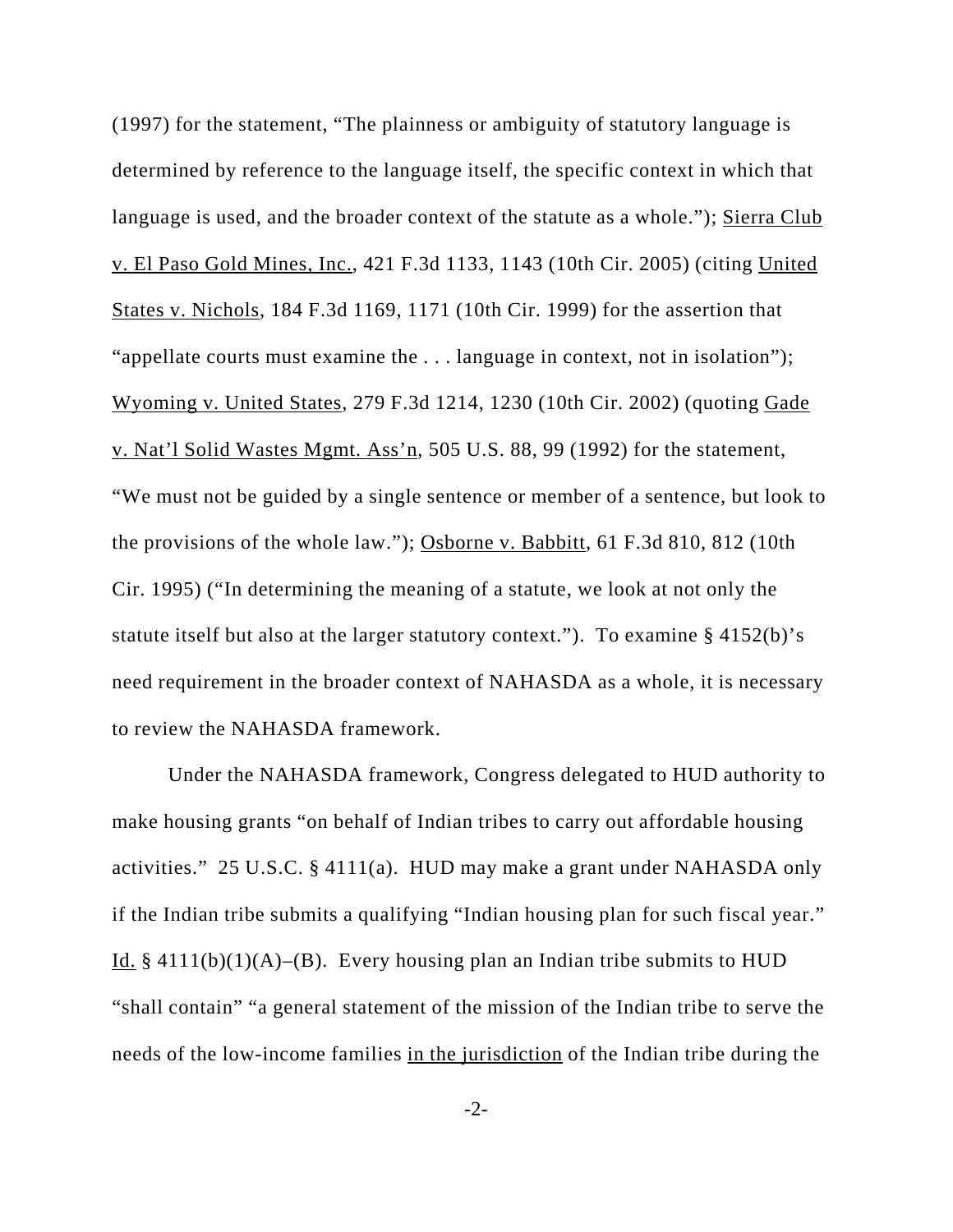period[,]" "a statement of the goals and objectives of the Indian tribe to enable the tribe to serve the needs [of the low-income families in the jurisdiction of the Indian tribe]" and "a statement of the housing needs of the low-income Indian families residing in the jurisdiction of the Indian tribe and the means by which such needs will be addressed during the period, including . . . a description of the estimated housing needs and the need for assistance for the low-income Indian families in the jurisdiction  $\dots$  and  $\dots$  a description of the estimated housing needs for all Indian families in the jurisdiction." 25 U.S.C. § 4112(b)(1)–(2),  $(c)(2)(A)$ –(B) (emphasis added).<sup>1</sup> Upon receiving the plans, "[HUD] shall conduct a limited review of each Indian housing plan submitted to [HUD] to ensure that the plan complies with the requirements of section 4112 . . . . [HUD] shall have the discretion to review a plan only to the extent that [HUD] considers review is necessary." 25 U.S.C. § 4113(a)(1). For "Indian tribes that comply

<sup>&</sup>lt;sup>1</sup> I note that the majority's description of the NAHASDA framework and the required housing plans states only, "NAHASDA established a housingassistance program that was funded directly through Indian Housing Block Grants . . . and disbursed to tribes on the basis of Indian Housing Plans prepared by the tribes and submitted to HUD." Maj. Op. at 3 (citation omitted). The majority also cites Fort Peck Hous. Auth. v. U.S. Dep't of Hous. & Urban Dev., 435 F. Supp. 2d 1125, 1127–29 (D. Colo. 2006) for a general description of NAHASDA's funding mechanism. The description in Fort Peck, however, includes the requirement of a statement describing a tribe's jurisdiction. 435 F. Supp. 2d at 1128 ("NAHASDA provides that HUD shall make grants on behalf of Indian tribes to carry out affordable housing activities for each fiscal year from an appropriation for that year for tribes that have submitted an Indian housing plan, meeting general statutory requirements, including a statement of needs of low-income Indian families residing in the jurisdiction of the tribes.").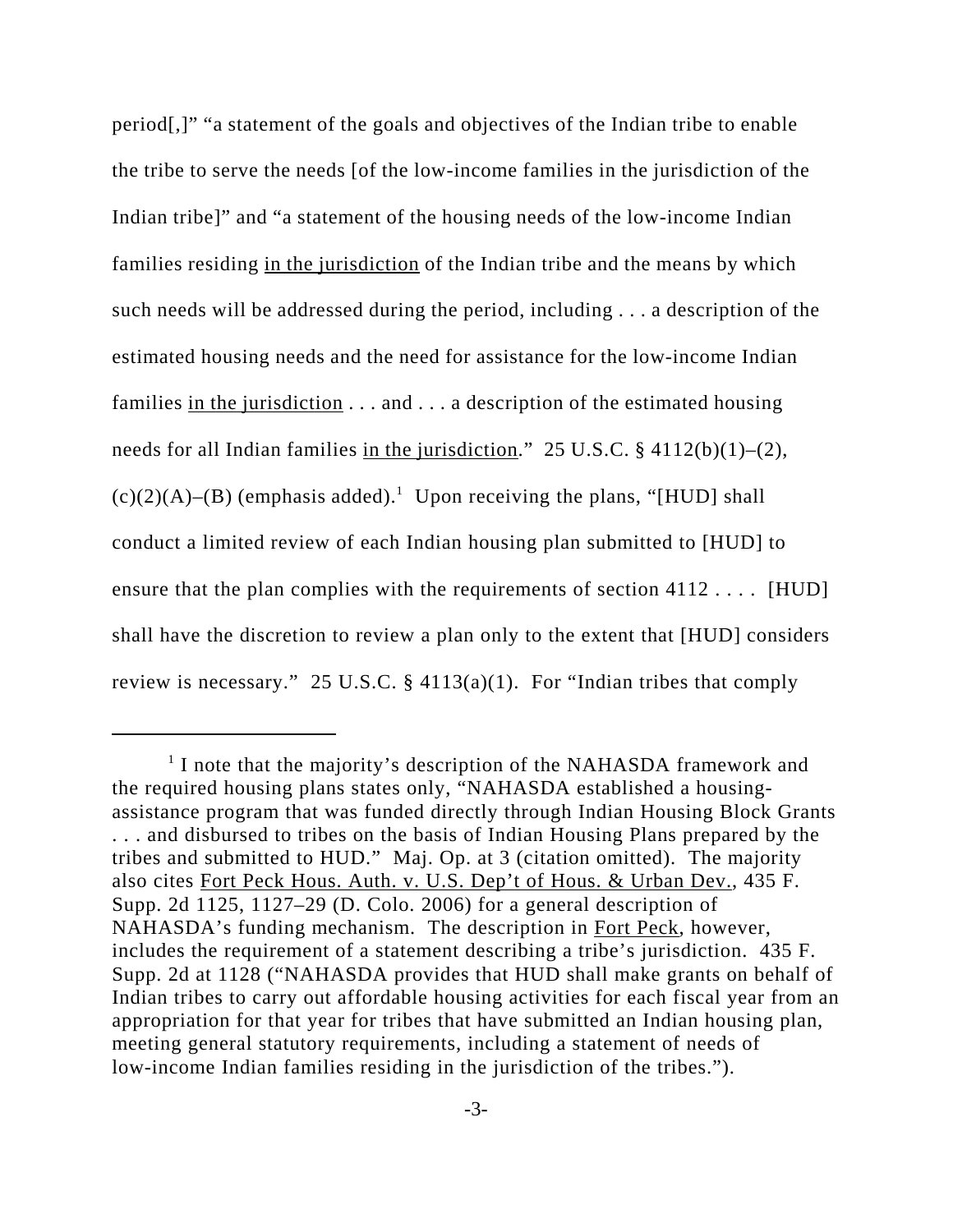with the requirements under [NAHASDA] for a grant under [NAHASDA]," HUD allocates funding "in accordance with the formula established pursuant to section 4152 . . ." 25 U.S.C. § 4151.

Under this framework, before an Indian tribe can receive NAHASDA funding, the tribe must submit a statement of the housing needs in the tribe's jurisdiction. This requirement ties a tribe's receipt of NAHASDA funding to its description of housing needs in the tribe's jurisdiction. At minimum, it is ambiguous whether a tribe must have jurisdiction over an area before it can estimate and seek funding for its housing needs.

The majority disputes this ambiguity by reasoning that "rather than suggesting that § 4152 is ambiguous, the inclusion of the 'jurisdiction' language in § 4112(c) demonstrates that Congress explicitly left jurisdiction out of the need-based formula under § 4152." Maj. Op. at 18. To me, this logic is unconvincing.<sup>2</sup> Simply put, Congress could not have "explicitly" left jurisdiction

 $2$  The majority appears to concede that there is a jurisdictional element to NAHASDA funding, but emphasizes the distinction of the "court jurisdiction" language in the regulations. Thus, in addition to reading § 4152's reference to "need" to be unambiguous, the majority apparently also considers § 4112's reference to "jurisdiction" to unambiguously exclude "court jurisdiction." E.g., Maj. Op. at 17 ("[T]he reference to jurisdiction in its generic sense does nothing to suggest that HUD was free to impose a requirement of *court* jurisdiction."). I do not share the majority's certainty on this issue. See Black's Law Dictionary (8th ed. 2004) (defining jurisdiction as: "1. A government's general power to exercise authority over all persons and things within its territory . . . 2. A court's power to decide a case or issue a decree . . . ."); Maj. Op. at 12 ("We must assume (continued...)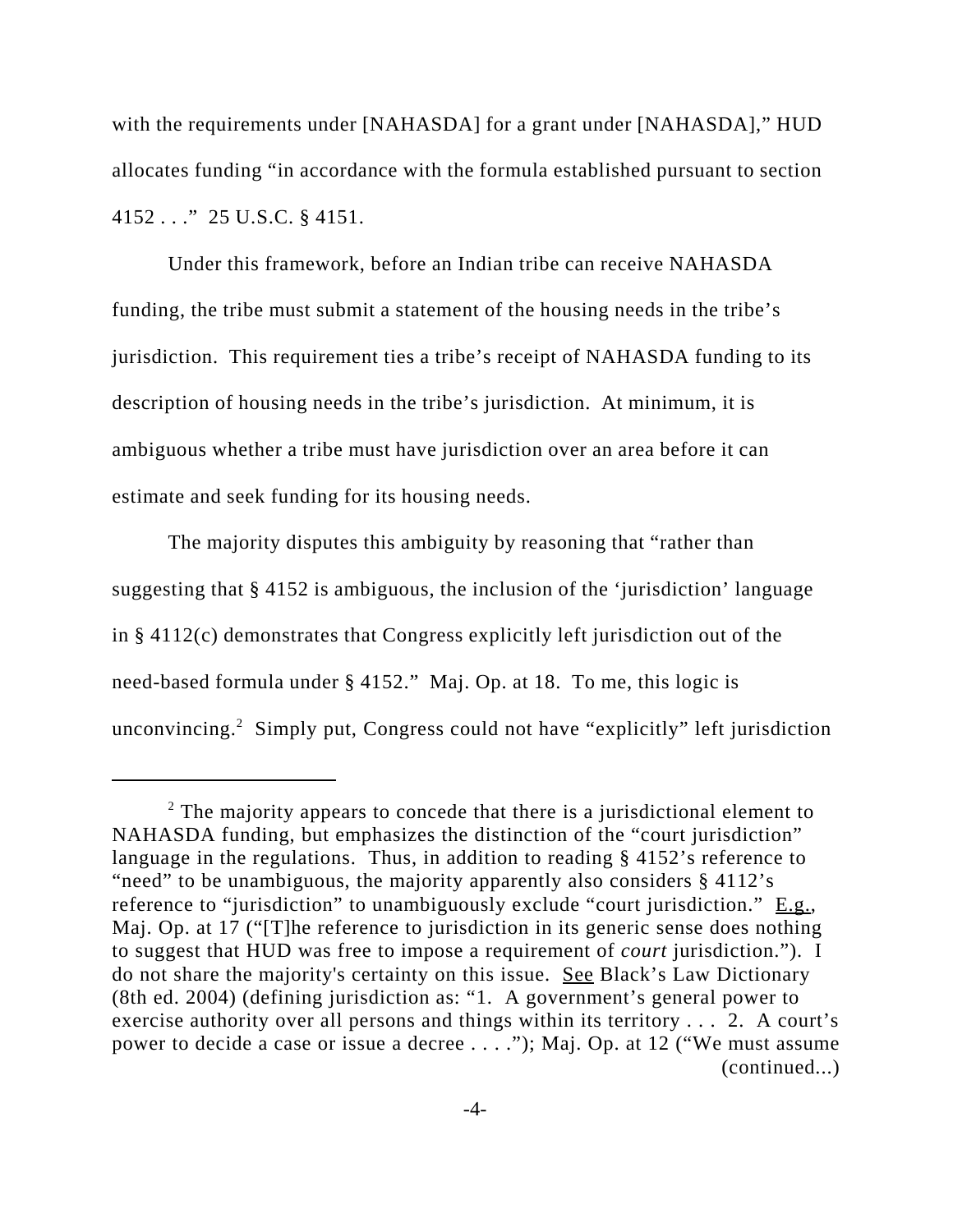out of the "formula under § 4152" because Congress did not explicitly create a formula under § 4152. Indeed, to state that there is a "formula under § 4152" is itself a misnomer because there is no formula in § 4152. In § 4152, Congress delegates to HUD the responsibility to "establish a formula . . . in accordance with the requirements of this section." 25 U.S.C. § 4152(a). "The requirements of this section" identify that "[t]he formula shall be based on factors that reflect the need of the Indian tribes and the Indian areas of the tribes for assistance for affordable housing activities  $\dots$ ." Id. § 4152(b). Given this statutory language, it strains reason to conclude that a delegation of authority to create a formula based on "factors that reflect" need of the Indian areas implies that Congress explicitly omitted a jurisdiction requirement from that formula.

Similarly, the majority's rephrased conclusion—"Because Congress demonstrated its awareness of the jurisdictional element in one section of the statute, it is clear that it could have allowed for court jurisdiction in another section of the statute if it had wished to do so," Maj. Op. at 19—highlights several contradictions in the majority's analysis. First, this statement considers

 $2$ (...continued)

that the ordinary meaning of the words Congress uses conveys its intent."). I am also unconvinced by the majority's citation to 24 C.F.R. § 1000.10 for the regulatory definitions of "Indian area" and "jurisdiction." Because the majority holds that NAHASDA is clear and unambiguous such that Chevron deference to HUD's regulations is inapplicable, it is contradictory to apply HUD's regulations to conclude that NAHASDA is unambiguous.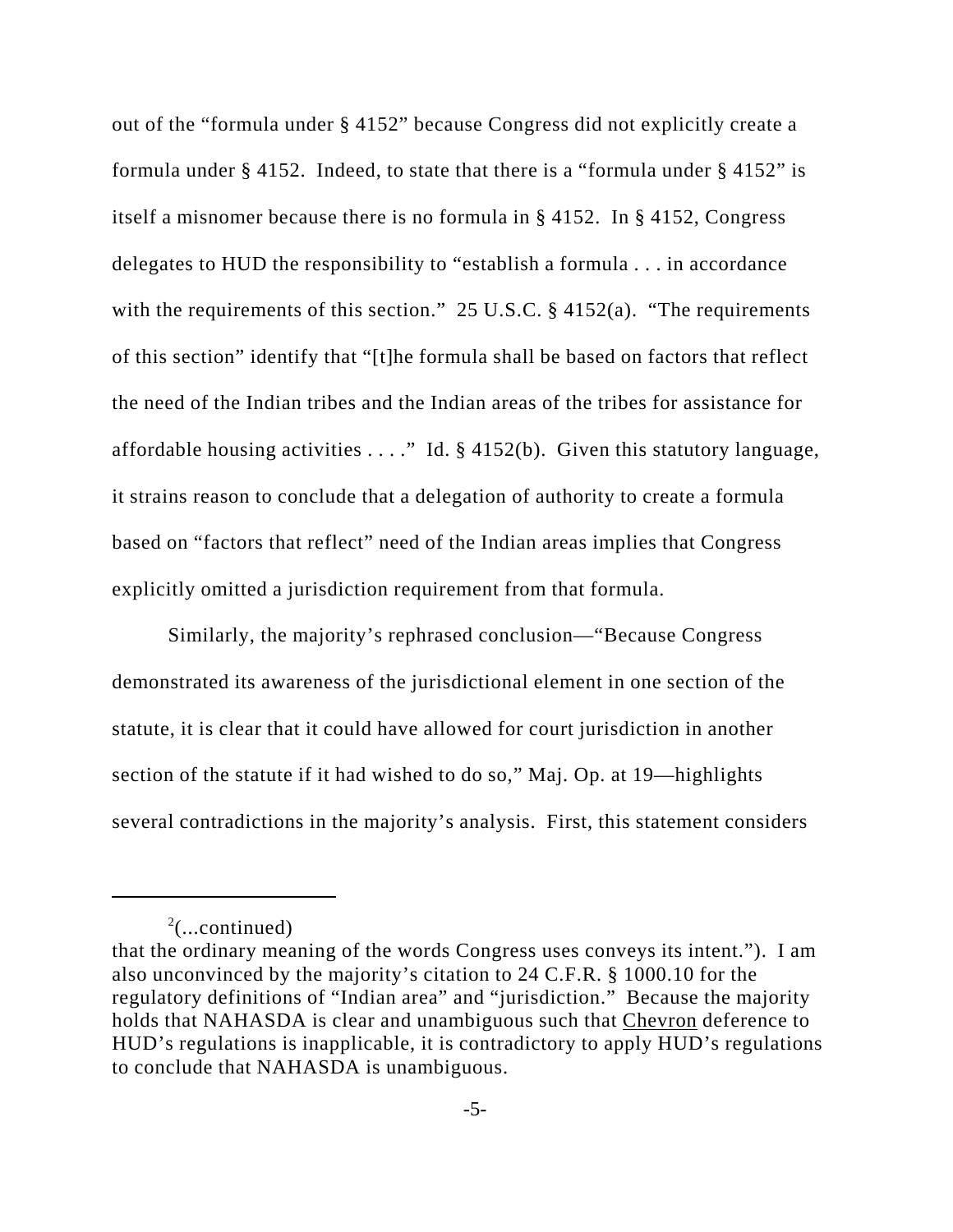NAHASDA to be one statute, reinforcing the need to consider § 4152 in its broader context. Second, the statement acknowledges there is a jurisdictional element to NAHASDA. The holding of the majority, however, is that NAHASDA unambiguously forecloses any jurisdictional requirements in the funding formula. Third, this conclusion contradicts the language of the statute, which establishes a jurisdictional element as a necessary precondition before any funding can be allocated under § 4151, according to the formula established pursuant to § 4152. Because the jurisdictional element is a necessary precondition to applying § 4152, it arguably would be superfluous for Congress to again include the same requirement in § 4152.

 The ambiguous jurisdiction requirement in § 4112 also supplies a necessary geographic boundary for NAHASDA funding. The majority does not identify what geographic boundaries would be used in determining where an Indian tribe can provide housing assistance. The majority only concedes that § 4152(b)'s need requirement relates to the "Indian areas of the tribes." Maj. Op. at 14–15. After applying the statutory definition of "Indian area," the majority determines that "all that the use of the term 'Indian area' in § 4152(b) indicates is that HUD must take into consideration the need of the area in which the applicant Indian tribe provides housing assistance . . . ." Id. at 14. Under this construction, HUD should provide housing assistance funding only for areas where Indian tribes provide housing assistance and there is need for housing assistance funding.

-6-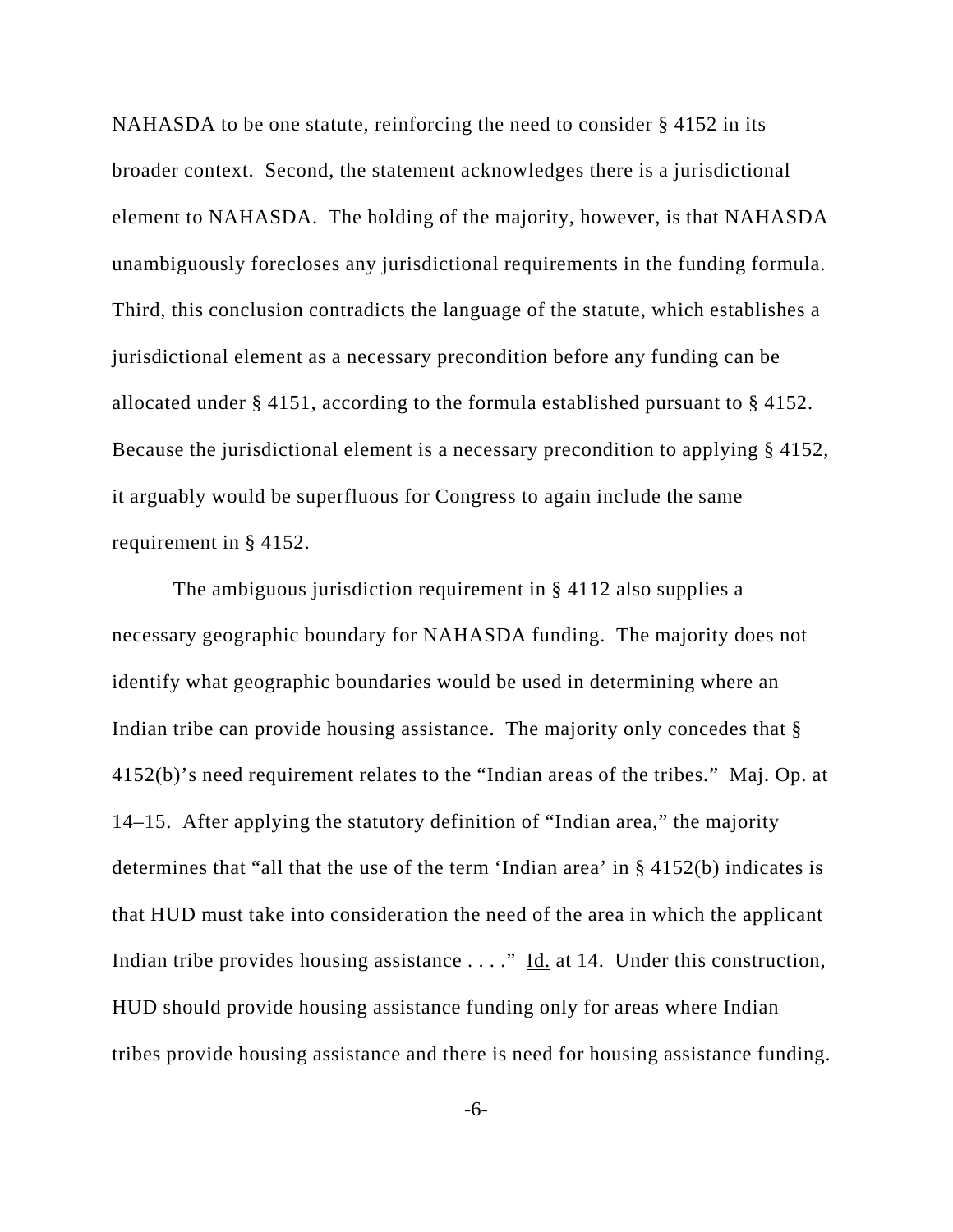This approach appears circular, if not meaningless; nothing would prevent an Indian tribe from randomly expanding its "Indian area" to include areas in need wherever located.

Additionally, the majority disregards the element of the "Indian area" definition that requires the housing assistance to be provided under NAHASDA. 25 U.S.C. § 4103(10) ("The term 'Indian area' means the area within which an Indian tribe . . . provides assistance under this Act for affordable housing.") (emphasis added). To receive funds to provide assistance under NAHASDA, the tribe must comply with NAHASDA's requirements. Id. § 4151. One of NAHASDA's requirements is to submit a housing plan describing the needs, and goals to serve the needs, of the tribe's jurisdiction. Id. § 4112. Neither the majority, nor NAHASDA's plain language, suggests how a tribe would receive funding for an area outside its jurisdiction, and consequently not described in its qualifying housing plan. If a tribe does not receive funding for an area outside of its jurisdiction, then arguably it does not provide housing assistance under NAHASDA for that area. If it does not provide housing assistance under NAHASDA for that area, then that area is not within the tribe's "Indian area." Consequently, for the majority's holding—that NAHASDA's use of "Indian area" unambiguously does not include a jurisdictional element—to be tenable, one must assume, without a statutory basis, that HUD provides funding for areas that are not required to be described in a tribe's qualifying housing plan.

-7-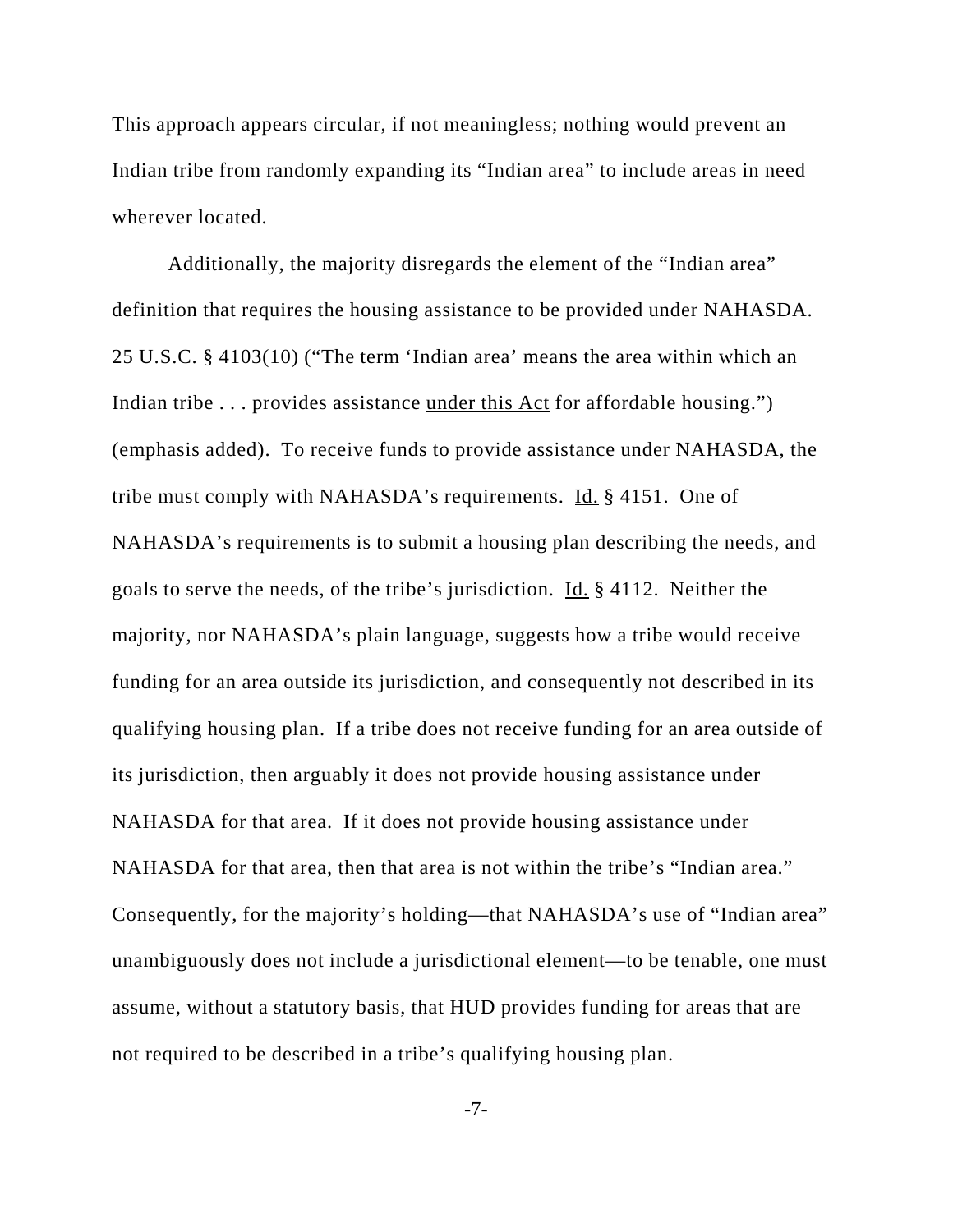On the other hand, because § 4112 requires a tribe to describe its housing needs in its jurisdiction and also requires a tribe to describe how it will address those needs in its jurisdiction, it is reasonable to assume that the Indian tribe must provide housing assistance in its jurisdiction.<sup>3</sup> Consequently, at least part of an Indian tribe's "Indian area"—defined to be "the area within which an Indian tribe . . . provides assistance under [NAHASDA] for affordable housing," 25 U.S.C. §  $4103(10)$ —must include the tribe's jurisdiction.<sup>4</sup> Because § 4152 requires the allocation formula to be based on factors that reflect "the need . . . of the Indian areas of the tribes," the allocation formula is ambiguous about whether that need must be within an Indian tribe's jurisdiction. At a minimum, § 4112's repeated references to need within a tribe's jurisdiction directly refutes the majority's assertion that "we can find no discernible nexus between the requirement that the Indian tribes exercise court jurisdiction over some geographic area and the 'need'

<sup>&</sup>lt;sup>3</sup> This statutory requirement also makes the majority's hypothetical scenario under the regulations irrelevant and likely impossible. See Maj.Op. at 20. The majority postulates the existence of a "Tribe A" that "can claim no court jurisdiction of its own" but "provides substantial housing services" and "could get federal funding without having to show court jurisdiction at all." Id. The majority fails to explain how Tribe A can submit a qualifying Indian housing plan under § 4112 that describes the low-income families and the housing needs of its non-existent jurisdiction. If Tribe A cannot submit such a housing plan, it would be ineligible for NAHASDA funding under 25 U.S.C. § 4111(b)(1)(A)–(B).

<sup>&</sup>lt;sup>4</sup> Under the plain language of the statute, it is conceivable that a tribe's Indian area and its jurisdiction would not be identical. If a tribe did not provide housing assistance to a portion of its jurisdiction, then that portion of its jurisdiction would not be within its Indian area.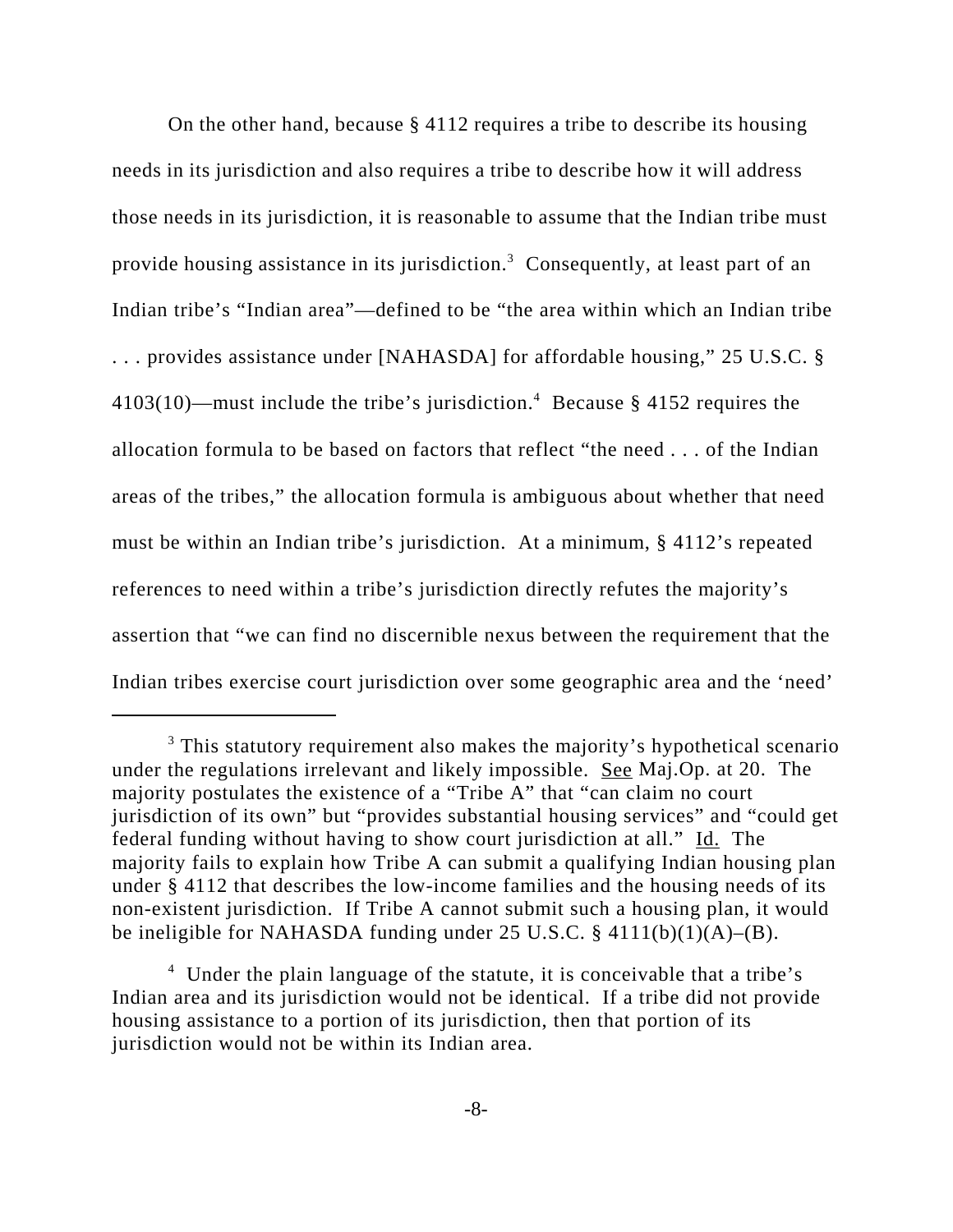of the tribes  $\dots$ ." Maj. Op. at 19.

Ultimately, NAHASDA's plain language requires a description of the needs of the tribes' jurisdictions in their submitted housing plans and consideration of factors reflecting the need of the Indian areas under its allocation formula. In my view, this situation is similar to Kansas v. United States, 249 F.3d 1213 (10th Cir. 2001). In Kansas, we reviewed a statute that defined "Indian lands" as "any lands . . . over which an Indian tribe exercises governmental power," but separately required the tribe to exercise jurisdiction. Kansas, 249 F.3d at 1228 (citing 25 U.S.C. § 2703(4)(B), 2710(b)(1)). When reviewing the agency's decision in Kansas, we addressed the distinction between governmental power over land and jurisdiction over land.  $\underline{Id}$  at 1229. We stated, "We agree ... that before a sovereign may exercise governmental power over land, the sovereign, in its sovereign capacity, must have jurisdiction over that land."<sup>5</sup> Id. By requiring jurisdiction in some parts of the statute, but not including jurisdiction as part of the "Indian areas" definition, I similarly view NAHASDA as ambiguous regarding whether its jurisdictional references require a tribe to exercise jurisdiction over land before it can receive funding for housing assistance. See

 $<sup>5</sup>$  I note that the majority also cites this statement, Maj. Op. at 11 n.5, but</sup> still concludes there is no connection between jurisdiction and a tribe's ability to provide housing assistance in its Indian area. Apparently, the majority does not consider providing housing assistance to be a governmental function requiring the exercise of governmental power.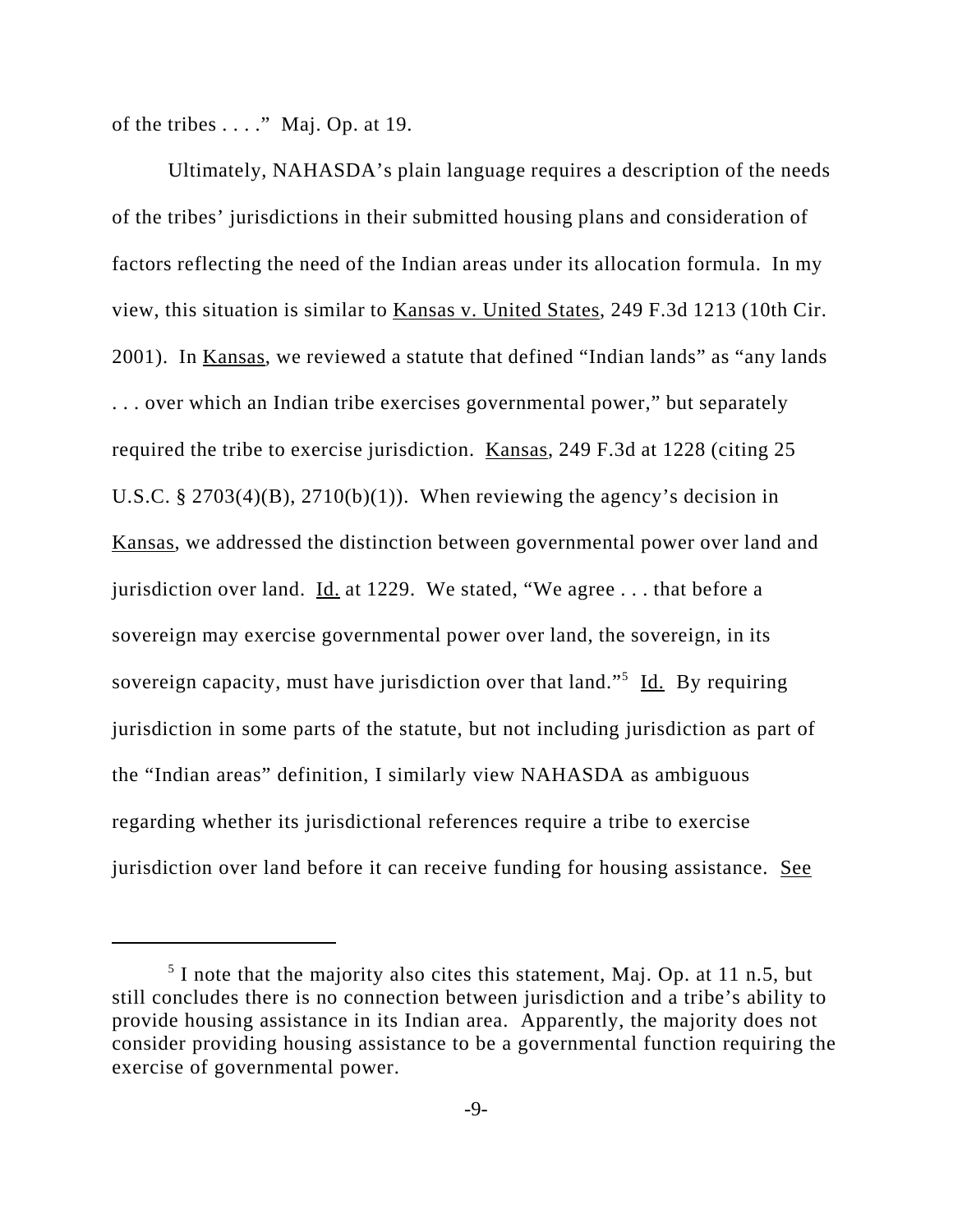id. (noting that the statute at issue "shed[] little light on the question" and finding that "Congress ha[d] not directly spoken to the precise question at issue") (quotation omitted). Because I consider NAHASDA to be ambiguous on this issue, I would apply Chevron deference to HUD's statutory interpretations.<sup>6</sup>

### II

## A. HUD's interpretation of NAHASDA

Having determined that NAHASDA is ambiguous regarding whether a tribe's jurisdiction is a consideration for IHBG funding, I next would consider whether HUD's interpretation is permissible. Wedelstedt v. Wiley, 477 F.3d 1160, 1165 (10th Cir. 2007) ("If the statutory scheme involves an ambiguity or silence on the precise question at issue, however, we must next consider whether

<sup>&</sup>lt;sup>6</sup> I would also reject the UKB's alternative argument that "[e]ven if NAHASDA were ambiguous . . . [w]hen Indian interests are involved, Chevron does not apply." Aplt. Br. at 10. I agree that in cases reviewing statutes intended to benefit Native Americans, "the canon of [statutory] construction favoring Native Americans controls over the more general rule of deference to agency interpretations of ambiguous statutes." Ramah Navajo Chapter v. Lujan, 112 F.3d 1455, 1462 (10th Cir. 1997). I would not, however, apply this canon of statutory construction in this context for two reasons. First, I do not concede the UKB's contention that requiring a tribe to exercise jurisdiction is detrimental to a tribe's interests in providing housing services. Second, the canon of statutory construction favoring Native Americans is inapplicable when either reading of the statute would benefit Native Americans. Utah v. Babbitt, 53 F.3d 1145, 1150 (10th Cir. 1995) ("We find this canon inapplicable here because the interests at stake both involve Native Americans."). Funding under NAHASDA is a finite amount, fixed annually. Each eligible tribe receives its funding as a portion of the available funding. Under this framework, there are Native American interests on both sides of the question of whether the statute ambiguously requires a tribe to exercise jurisdiction over land to be eligible for IHBG funding.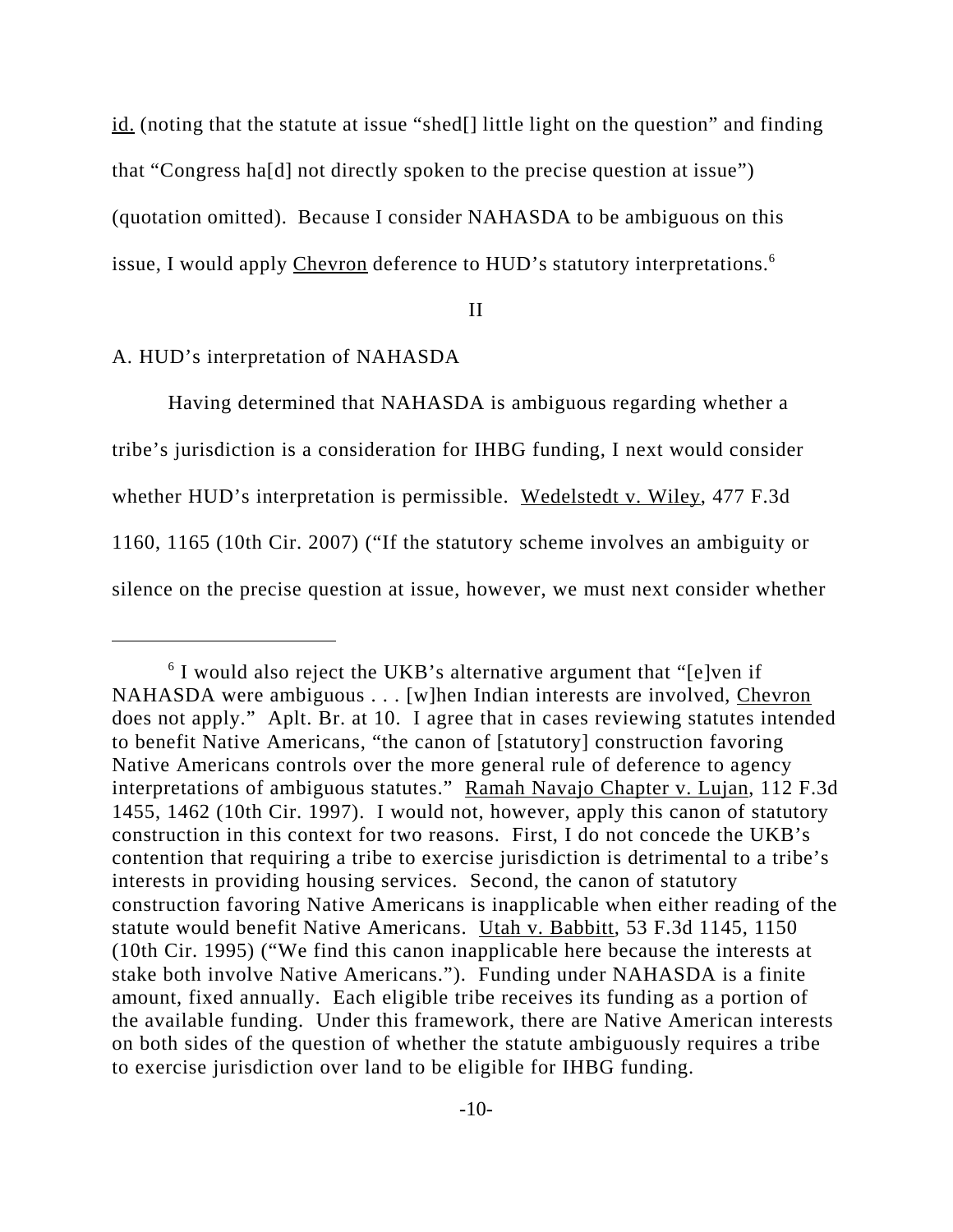the agency's interpretation is permissible."). "If Congress has explicitly or implicitly delegated authority to an agency, legislative regulations are given controlling weight unless they are arbitrary, capricious, or manifestly contrary to the statute." Nutraceutical Corp*.* v. Von Eschenbach*,* 459 F.3d 1033, 1038 (10th Cir. 2006) (quotation omitted); Newton v. F.A.A., 457 F.3d 1133, 1136 (10th Cir. 2006) ("[W]e ordinarily defer to an agency's interpretation of an ambiguous statute that it implements.").

HUD's application of the regulations at issue, 24 C.F.R. § 1000.302 and 1000.324, considers a tribe's ability to exercise jurisdiction over an area as part of the IHBG funding formula. As addressed above, I view NAHASDA's inclusion of references to tribal jurisdiction in the funding formula as ambiguous. NAHASDA delegates to HUD to create other relevant factors for the IHBG funding formula. 25 U.S.C. § 4152(b)(3) ("Other objectively measurable conditions as the Secretary and the Indian tribes may specify."). By identifying a formula area as limited by a tribe's jurisdiction, the formula area is objectively measurable and is relevant to other portions of the statute that require "Indian areas." 25 U.S.C. § 4103(10). In my view, HUD's regulation requiring the tribe to have jurisdiction over an area is a permissible addition, if not a necessary starting point, in identifying a tribe's housing needs and meeting the statutory requirement of providing housing assistance. Because HUD's construction of the statute is permissible, I would defer to its interpretation.

-11-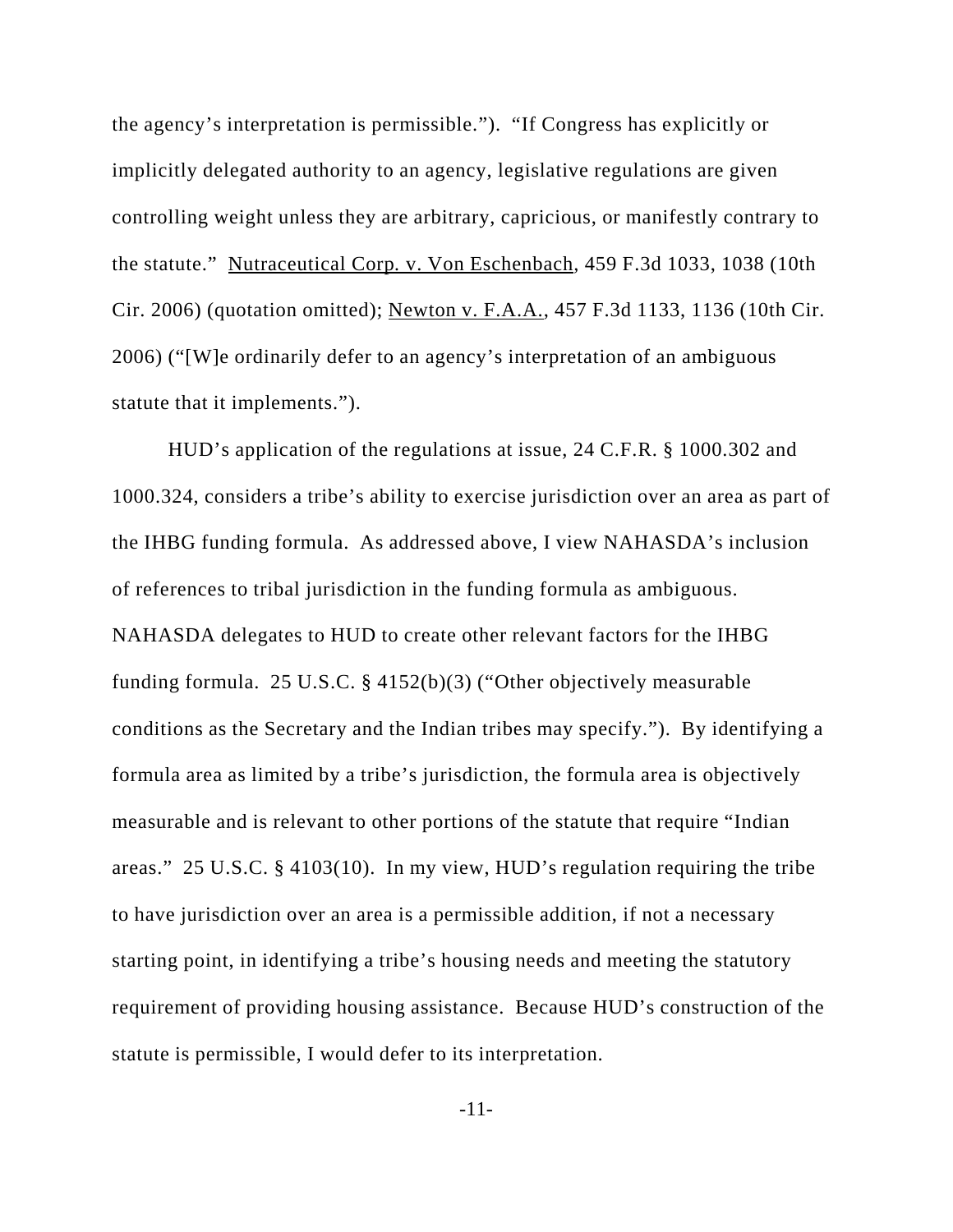B. HUD's Action

Because I would defer to HUD's interpretation of NAHASDA, I also would consider HUD's actions under its regulations. Review of HUD's final agency action is controlled by the APA, which states in pertinent part:

To the extent necessary to decision and when presented, the reviewing court shall decide all relevant questions of law, interpret constitutional and statutory provisions, and determine the meaning or applicability of the terms of an agency action. The reviewing court shall . . . hold unlawful and set aside agency action, findings, and conclusions found to be . . . (A) arbitrary, capricious, an abuse of discretion, or otherwise not in accordance with law.

5 U.S.C. § 706(2)(A); see Via Christi Reg'l Med. Ctr., Inc. v. Leavitt, 509 F.3d 1259, 1271 (10th Cir. 2007) (applying this standard). Under the arbitrary and capricious standard of review, "review is narrow and deferential; we must uphold the agency's action if it has articulated a rational basis for the decision and has considered relevant factors." Nutraceutical Corp., 459 F.3d at 1038 (quotation omitted).

1. HUD's interpretation of its regulations

The UKB argues that HUD acted arbitrarily and capriciously. First, the UKB contends that HUD's interpretation of its regulations to include a jurisdictional requirement in the funding formula contradicts the clear language of NAHASDA and HUD's regulations. I disagree. Because Chevron is applicable and I would defer to HUD's permissible interpretation of NAHASDA, I also would give substantial deference to HUD's interpretation of its own regulations.

-12-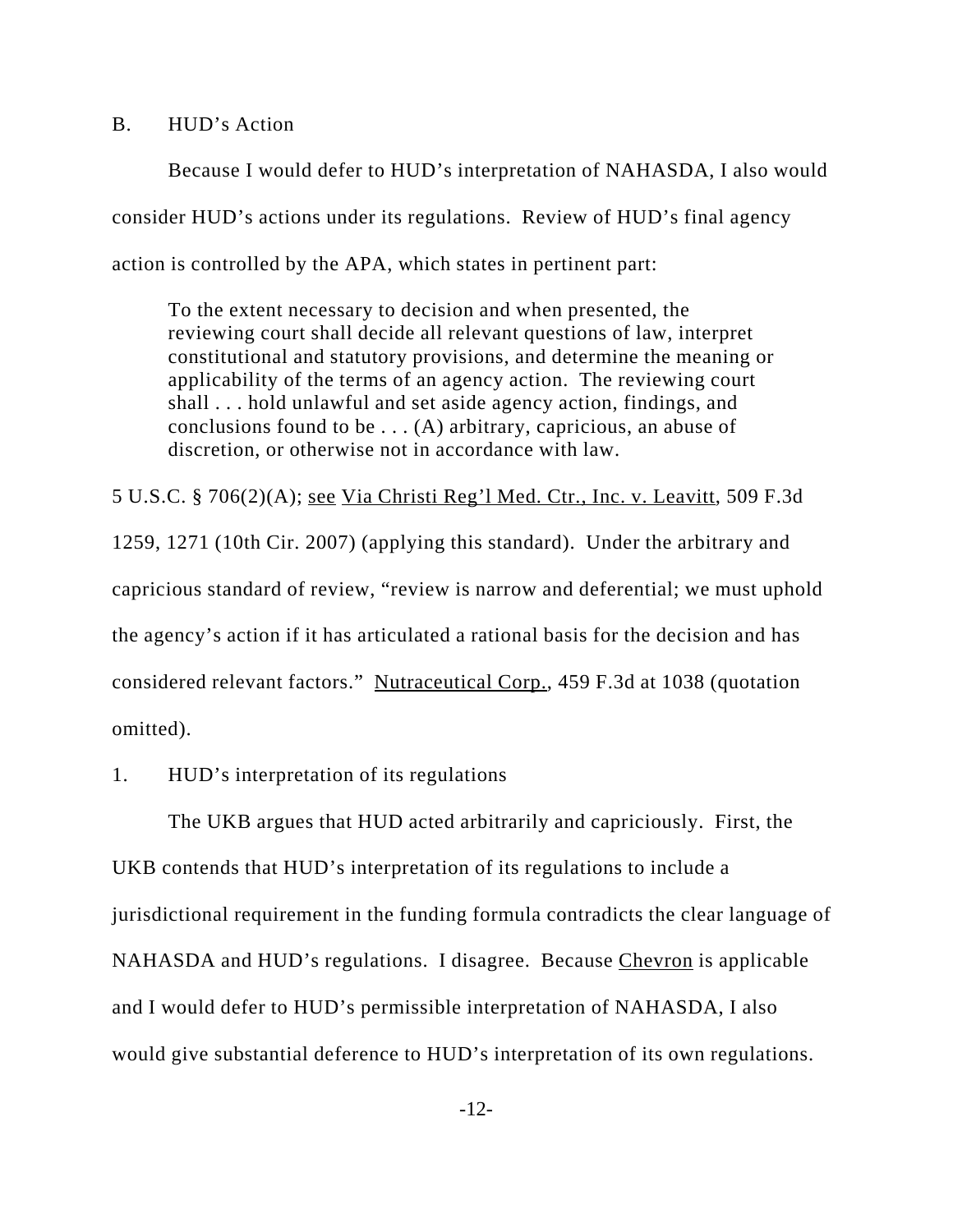See Leavitt, 509 F.3d at 1272 ("[W]e must give substantial deference to an agency's interpretation of its own regulations.") (quotation omitted).

The UKB contends that the "plain language of NAHASDA and its implementing regulations do not require the designation of a formula area and the exercise of jurisdiction over a geographic area . . . ." Aplt. Br. at 15 (emphasis omitted). Because I would conclude that NAHASDA is ambiguous on this issue, I would confine my present review to HUD's regulations. Under 24 C.F.R. § 1000.310, "[t]he IHBG formula consists of two components: (a) Formula Current Assisted Housing Stock (FCAS); and (b) Need." Both parties agree that only the need component is presently at issue. The need component consists of seven criteria addressing households in need. 24 C.F.R. § 1000.324. Absent from these criteria is a fixed boundary within which one could determine the number of households that satisfy the need criteria. I consider HUD's reference to the "formula area" definition found in 24 C.F.R. § 1000.302 to be appropriate, and likely necessary, to calculate the number of relevant households. I would defer to HUD's interpretation of its regulations to read "formula area" in 24 C.F.R. § 1000.302 as the area relevant for the formula tabulations.

2. Similarly-Situated Tribes

The UKB also contends that HUD's action is arbitrary and capricious because it treats similarly-situated tribes differently. To support this argument, the UKB contends: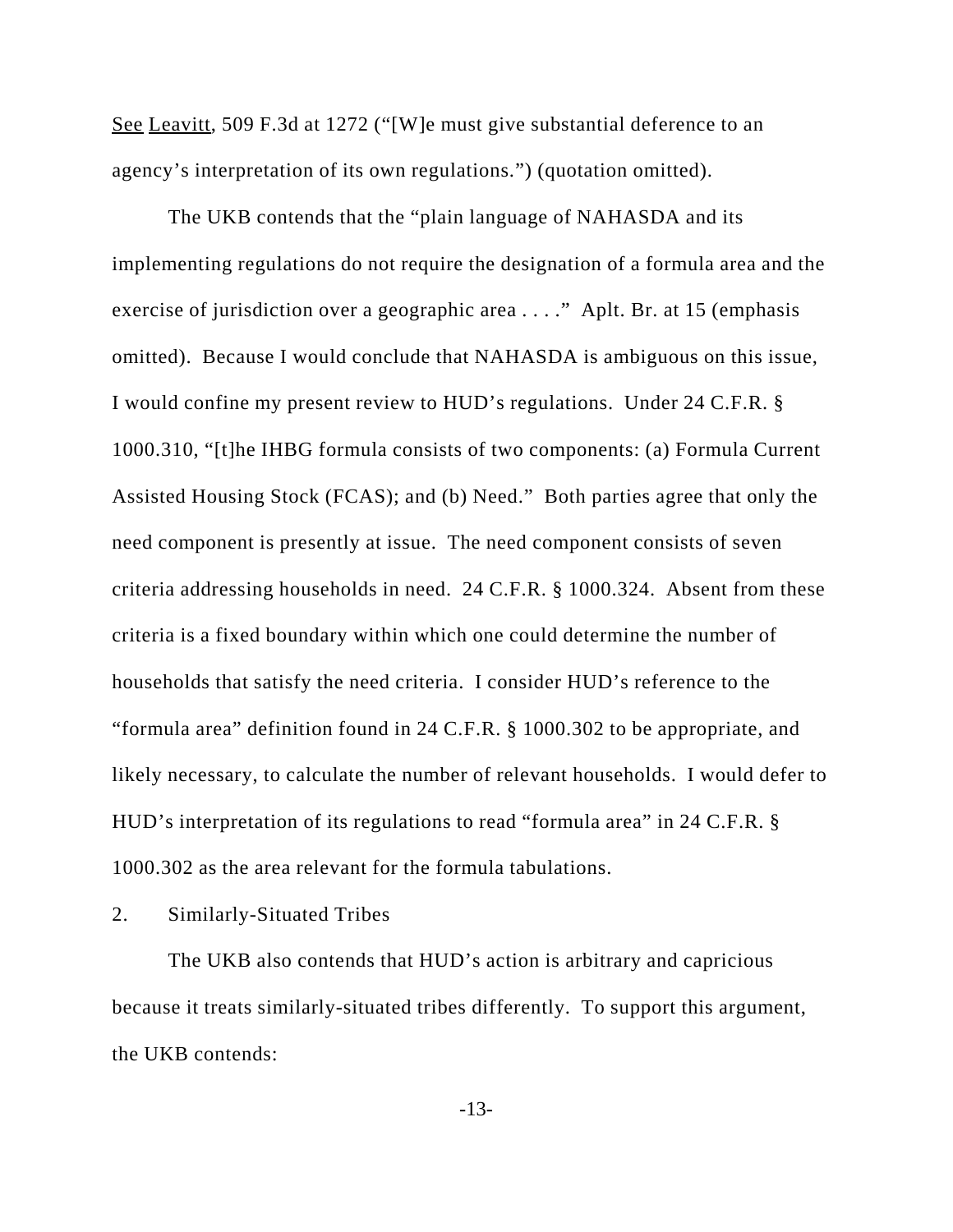In the same year that HUD denied IHBG funding to the  $[UKB] \ldots$ , HUD granted funding to the Pamunkey Tribe, the Lumbee Tribe, the Poospatuck Indians and the Waccamaw Siouan State Tribe. (Aplt. App['x] []229). These state tribal entities lack the legal capacity to exercise jurisdiction over land and are not qualified to have lands held in trust by the federal government.

Aplt. Br. at 18–19. The UKB also highlights HUD's acknowledgment of the possibility of similar tribes—"since there may be other landless tribes, we need to understand the implications of any decision that is made in this case on other tribes"—and contends that because the record does not otherwise consider the implications of its decision on other tribes, HUD ignored this aspect of the analysis. Id. at 19 (quoting Aplt. App'x at 72).

The record citation provided by the UKB to support the existence of similarly-situated tribes refers only to a letter through counsel from the UKB to HUD disputing UKB's jurisdiction over a formula area. Assuming that this is appropriate authority, I would read the letter to state that HUD provided IHBG need funding to the referenced tribes because they met the formula area definition under 24 C.F.R. § 1000.302(viii). Aplt. App'x at 229. To the extent the UKB did not meet the formula area definition, the referenced tribes are not similarly situated.

I also would reject the UKB's contention that HUD failed to consider the impact on other similar tribes. As the UKB noted, HUD acknowledged the potential impact on other similar tribes as a consideration. HUD later indicated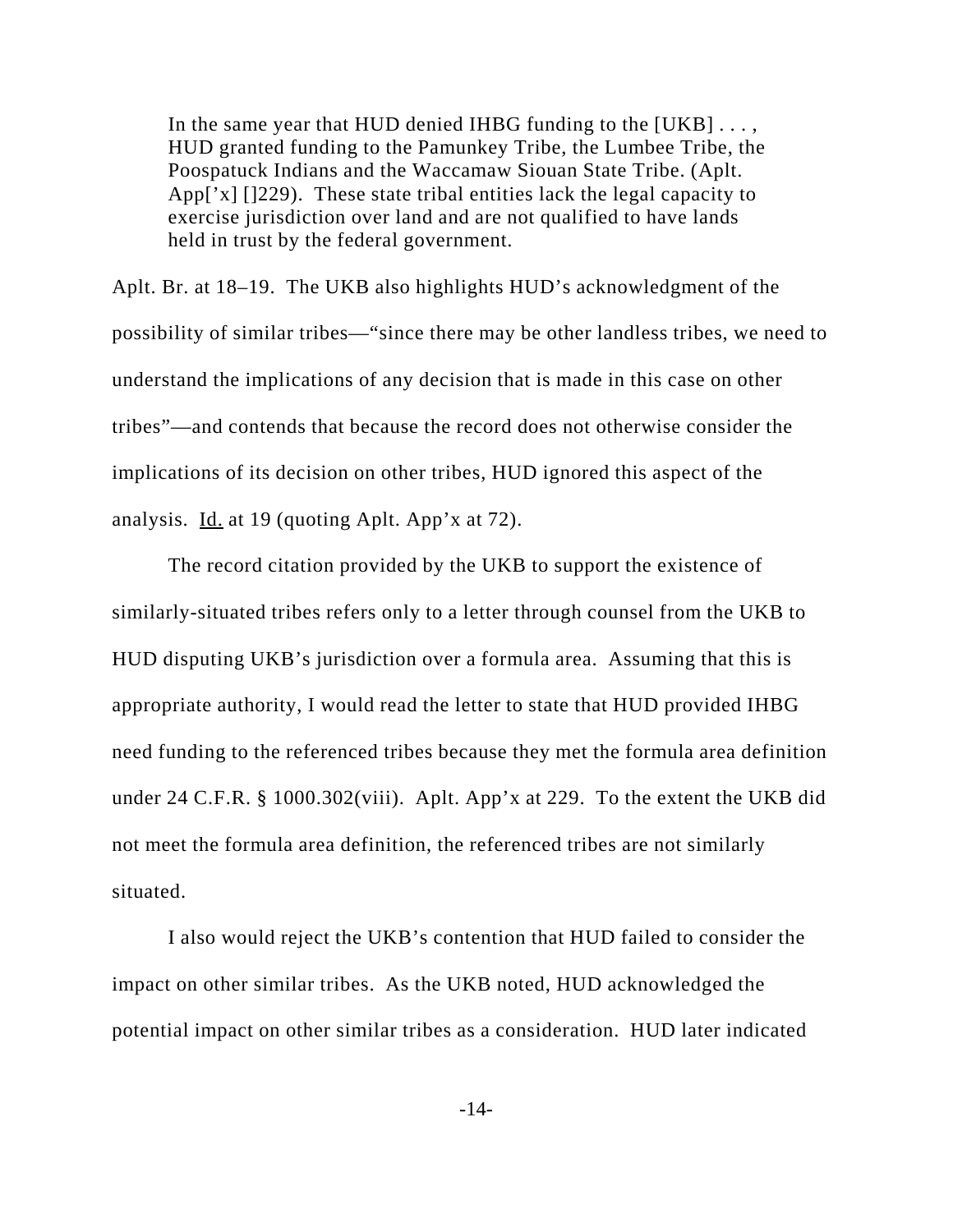that the UKB was not the only tribe affected by the Cherokee Nation's contention that only it could exercise jurisdiction over the Cherokee Oklahoma Tribal Statistical Area. Id. at 172. HUD identified the similarly-affected tribes as "the Shawnee Tribe . . . and Delaware Tribe of Indians." Id. According to HUD, the Delaware Tribe lost its federal recognition and was no longer eligible for IHBG funding, and the Shawnee Tribe did not appeal the decision.  $\underline{Id}$  at 172–73. In its letter to HUD, the UKB acknowledged that "[t]his situation is unique to these two tribes [the UKB and the Cherokee Nation] because they both are successors in interest to the former Cherokee Nation." Id. at 234. Based upon these considerations, which HUD identified as a part of its decision-making process, I cannot conclude that HUD ignored or disregarded the implications of its UKB decision on other tribes.

## 3. HUD's consideration of the Cherokee Nation's Challenge

Under 24 C.F.R. § 1000.336(a), "An Indian tribe . . . may challenge data used in the IHBG formula." Because the regulations do not provide explicitly for a third party to challenge a tribe's IHBG funding, the UKB contends HUD acted arbitrarily and capriciously by acting on the Cherokee Nation's letter that requested a review of the formula area for other tribes in the Cherokee Nation's jurisdictional area.

The majority expresses "grave concerns" that HUD permitted the Cherokee Nation to appeal absent an explicit regulation. Maj. Op. at 24. I do not share

-15-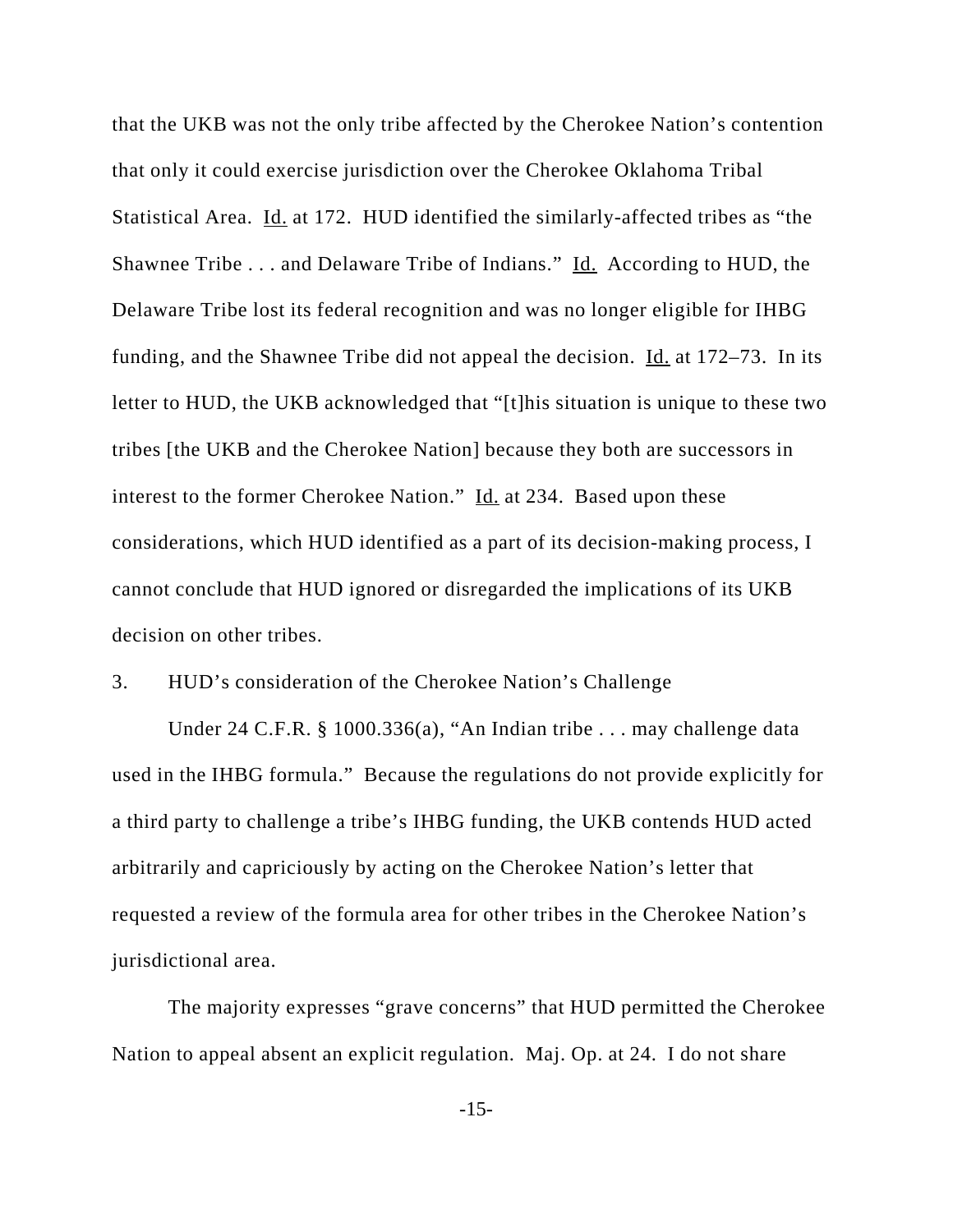these concerns. HUD considered the Cherokee Nation's letter to be a challenge under 24 C.F.R. § 1000.336. Aplt. App'x at 25. As before, I would give substantial deference to HUD's interpretation of its own regulations. Although the regulation does not reference explicitly the ability of one tribe to challenge the existence of another tribe's formula area, this omission is similar to the absence of a formula area factor in the need formula in 24 C.F.R. § 1000.324. Just as the identification of the number of relevant households must necessarily be bound by a geographic boundary, census data relevant to those same households under the same need formula must also be confined by a geographic boundary. Despite the majority's view that "this certainly was not a challenge to census data," Maj. Op. at 24, I would consider a challenge to the location or existence of such boundaries as a challenge to the number of people within those boundaries. In this regard, the Cherokee Nation's letter challenged data used in the IHBG formula. Accordingly, I would defer to HUD's application of 24 C.F.R. § 1000.336.

Relatedly, the UKB challenges HUD's consideration of the Cherokee Nation's appeal of HUD's decision that the UKB satisfied the formula area requirement. The letter notifying the Cherokee Nation of this decision stated, "In accordance with 24 C.F.R. § 1000.336(b)(1) and 1000.118, you have the right to appeal this decision." Aplt. App'x at 173. Section 1000.336(b)(1) provides in pertinent part:

-16-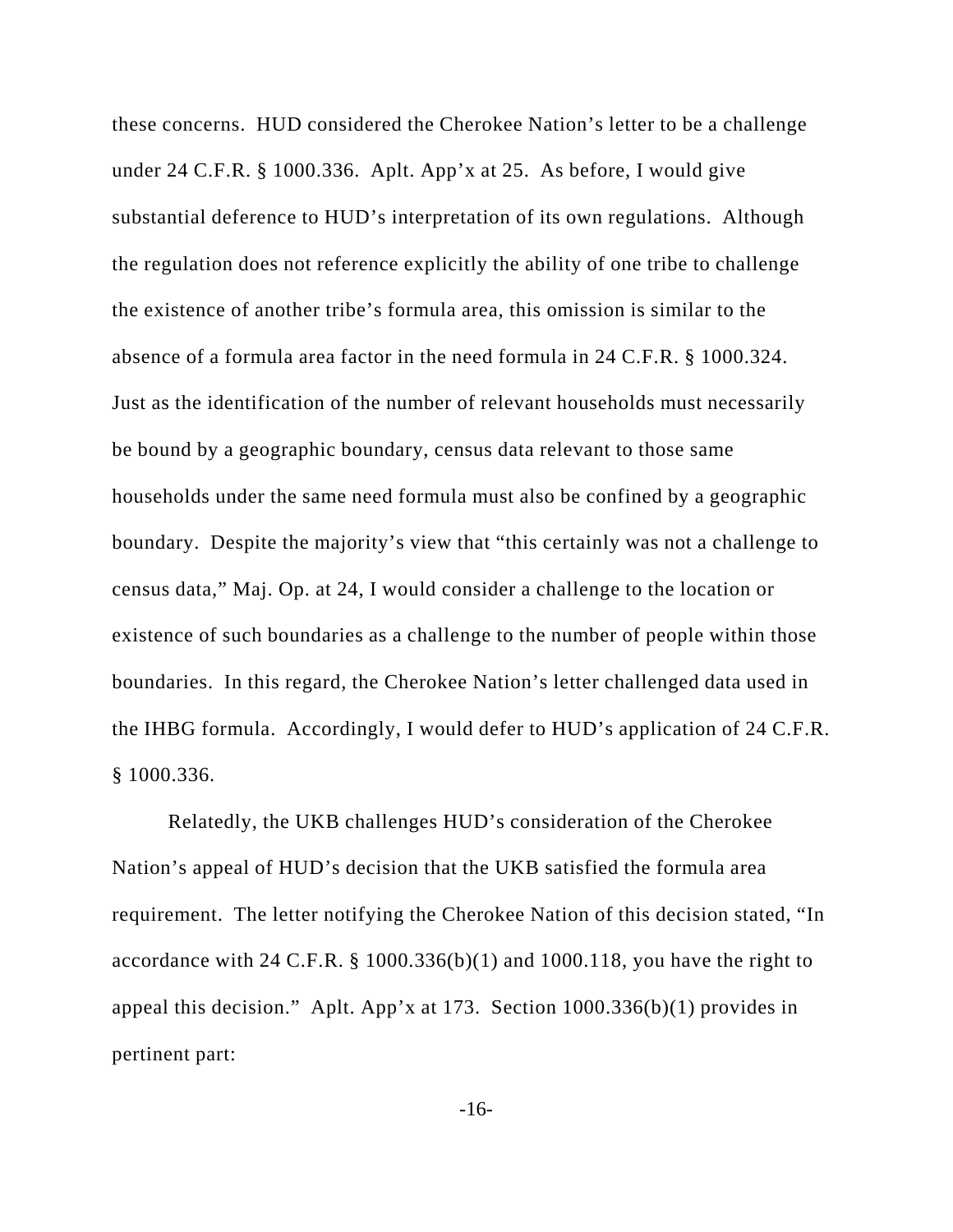In the event HUD challenges the validity of the submitted data, the Indian tribe . . . and HUD shall attempt in good faith to resolve any discrepancies so that such data may be included in formula allocation. Should the Indian tribe . . . and HUD be unable to resolve any discrepancy by the date of formula allocation, the dispute shall be carried forward to the next funding year and resolved in accordance with the dispute resolution procedures set forth in this part for model housing activities (§ 1000.118).

Section 1000.118 provides in pertinent part: "(a) Within thirty calendar days of receiving HUD's denial of a proposal to provide assistance to non low-income Indian families or a model housing activity, the recipient may request reconsideration of the denial in writing. The request shall set forth justification for the reconsideration."

The UKB contends that neither of these sections provides for "third party" appeals. Aplt. Br. at 22. Moreover, the UKB asserts that the Cherokee Nation did not file its appeal within the required thirty days. I would reject both arguments. HUD instructed the Cherokee Nation of its right to appeal under the cited regulations. Having concluded that HUD appropriately considered the Cherokee Nation's letter as a challenge under § 1000.336, it would be illogical to conclude that the Cherokee Nation could not appeal an adverse determination under the same regulation. Further, I note that no relevant language in § 1000.336 limits who may bring a challenge or appeal beyond "An Indian tribe." 24 C.F.R. § 1000.336(a), (b)(1). This regulation does not exclude third-party appeals or challenges by an Indian tribe, such as the Cherokee Nation. Regarding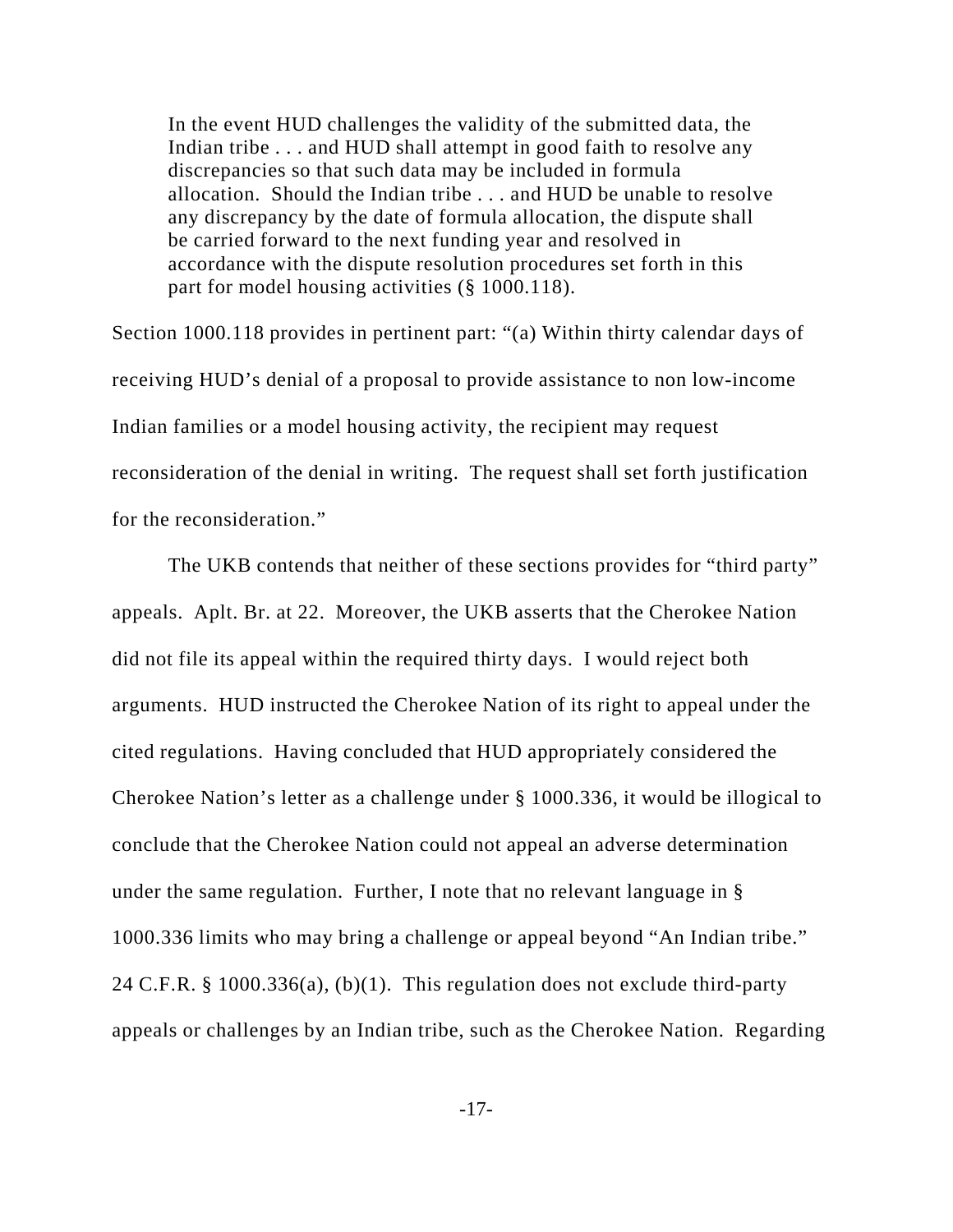the thirty-day limit, HUD sent a letter notifying the Cherokee Nation of its right to appeal on October 18, 2005. Aplt. App'x at 172. The Cherokee Nation filed its appeal on November 16, 2005. Id. at 174. Consequently, I would conclude that the Cherokee Nation appealed "[w]ithin thirty calendar days of receiving HUD's denial," satisfying 24 C.F.R. § 1000.118(a).

### 4. Nine years of precedent

The UKB raises several arguments based on the premise that HUD arbitrarily and capriciously disregarded nine years of precedent for providing the UKB IHBG funding. In my view, the UKB's arguments disregard the explicit statutory language of NAHASDA. NAHASDA requires "an Indian tribe to submit to the Secretary, for each fiscal year, a housing plan under this section." 25 U.S.C.  $\S$  4112(a)(1)(A). NAHASDA requires HUD to "conduct a limited review of each Indian housing plan." 25 U.S.C. § 4113(a)(1). NAHASDA instructs HUD to "establish a formula to provide for allocating amounts available for a fiscal year for block grants." 25 U.S.C. § 4152(a). By requiring annual submission and review of housing plans before allocating funding, the terms of NAHASDA necessarily reject the UKB's reliance on nine years of prior funding as precedent for continued funding.

5. The UKB's jurisdiction over lands within the former Cherokee reservation Alternatively, the UKB asserts that HUD acted arbitrarily and capriciously by failing to consider that the UKB exercises jurisdiction over lands within the

-18-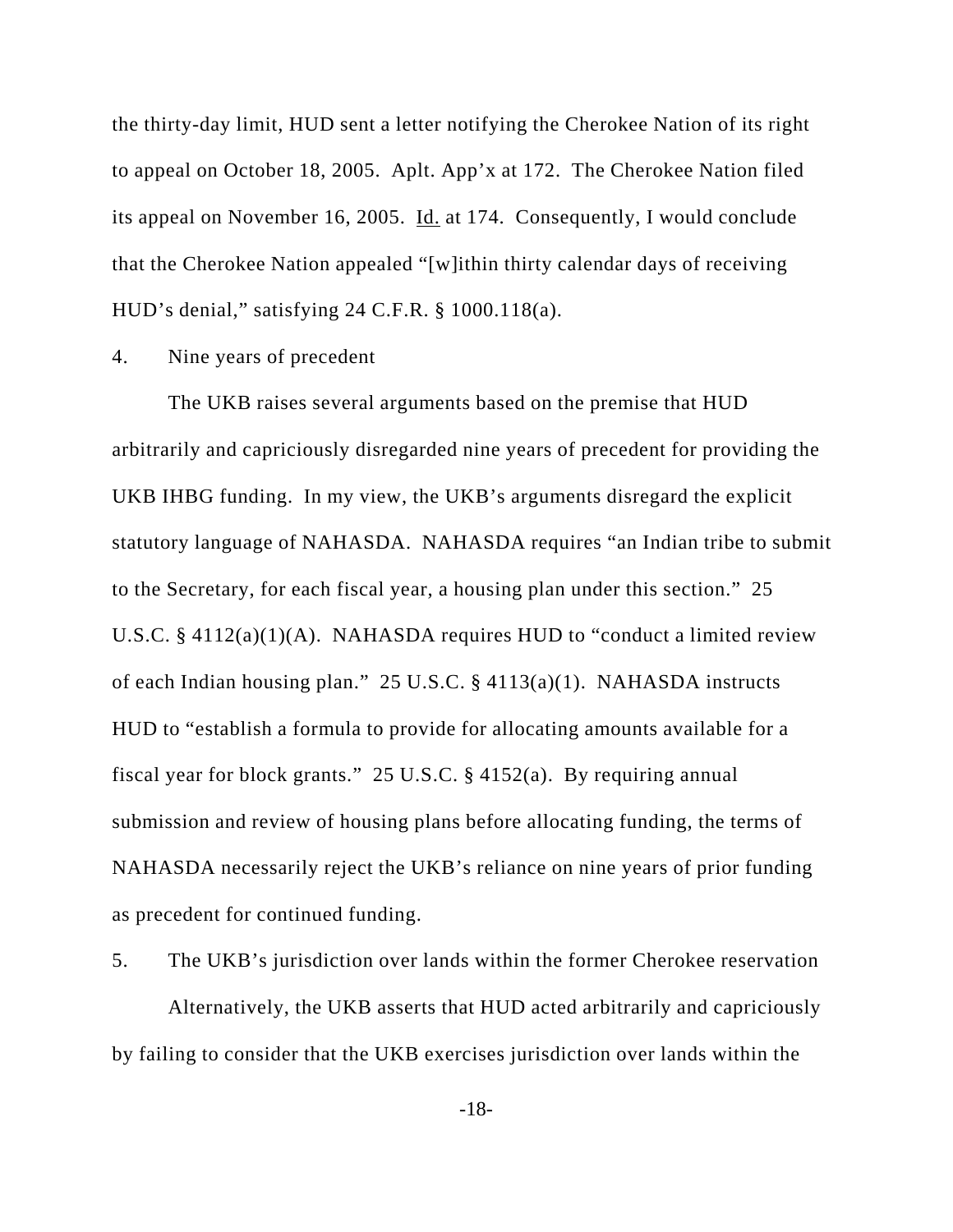former Cherokee reservation. To support this argument, the UKB cites sources outside of the administrative record. I cannot conclude that HUD acted arbitrarily and capriciously because it failed to consider evidence that was not before it.<sup>7</sup> See Am. Mining Cong. v. Thomas, 772 F.2d 617, 626 (10th Cir. 1985) ("[T]he agency's action must be reviewed on the basis articulated by the agency and on the evidence and proceedings before the agency at the time it acted.").

### 6. Availability of Alternative Funding

The UKB argues that HUD acted arbitrarily and capriciously by failing to consider whether the designation of additional formula areas would be fair and equitable under 24 C.F.R. § 1000.302(2). The UKB's entire argument on this issue is as follows: "In the present case, the administrative record establishes that HUD failed to consider IHBG funding in the [UKB]'s proposed Formula Area as under 24 C.F.R. § 1000.302(2). Accordingly, HUD's denial was arbitrary and capricious." Aplt. Br. at 28. The UKB fails to clarify what HUD failed to consider in the UKB's Formula Response Form. In the absence of that clarification, I cannot conclude that HUD's action was arbitrary and capricious.

 $7$  The evidence that the UKB seeks to add to the administrative record is the affidavit of George Wickliffe, who is currently the Chief of the UKB. Aplt. App'x at 398. Mr. Wickliffe states that the UKB exercises exclusive jurisdiction over specific addresses in Oklahoma. This assertion does not indicate a factor that HUD failed to consider. To the contrary, HUD addressed whether the UKB exercised jurisdiction over lands within the former Cherokee reservation and relied on holdings from this court and letters from the BIA. Aplt. App'x at 25.